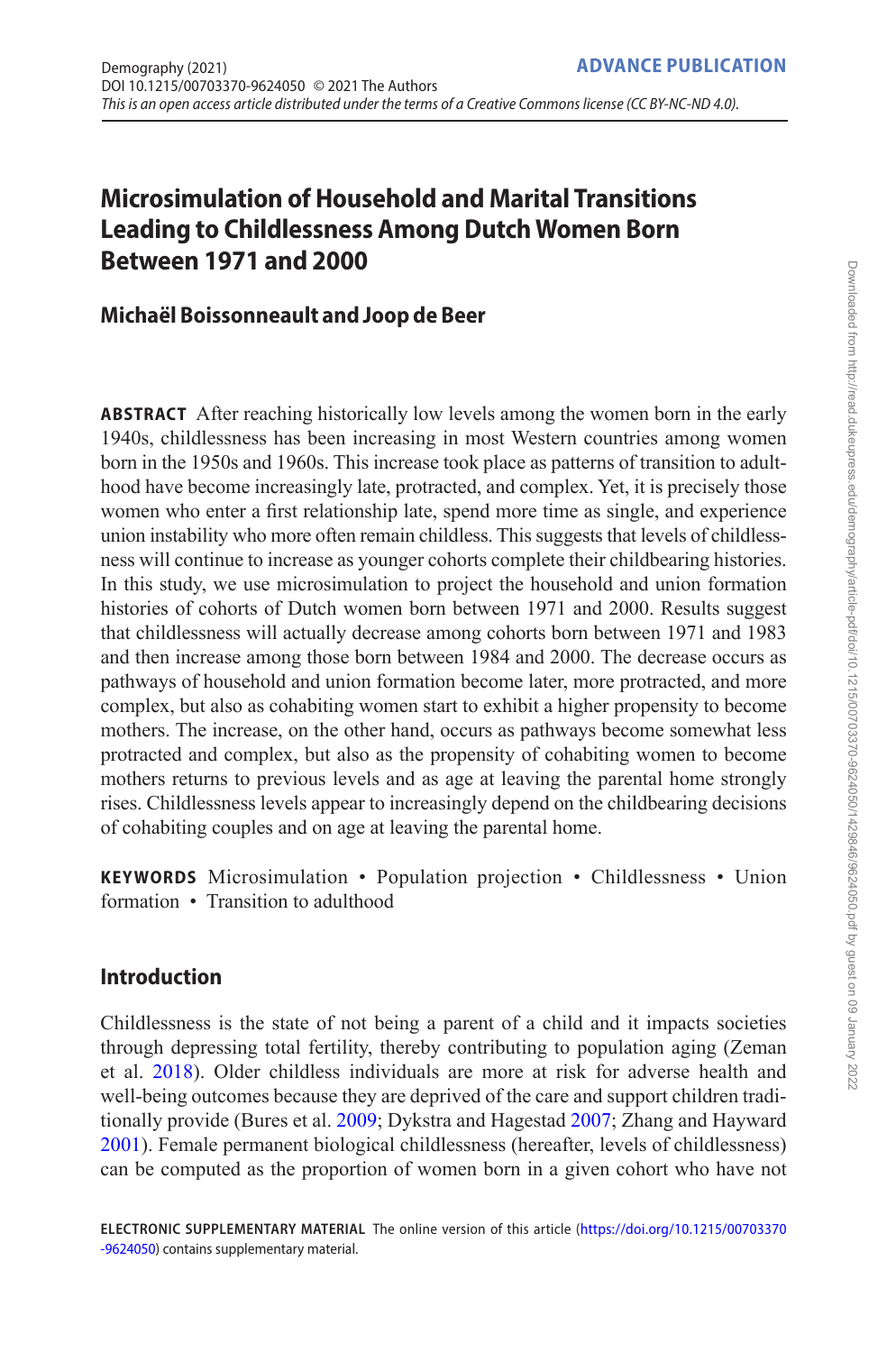given birth to a child upon reaching the end of their reproductive life span, usually between ages 40 and 50 (te Velde et al. [2012](#page-23-2)). Estimated levels of childlessness in Western countries are currently available for cohorts born between the start of the twentieth century and the early 1970s. Trends in almost all countries have been following a U-shaped pattern, with prevalences of 20%–25% among cohorts born in the early 1900s, then decreasing to below 15% among those born in the 1940s, and increasing to 15%–20% among those born in the 1960s (Sobotka [2017](#page-22-0)).

The historically low levels of childlessness reached among women born in the 1940s coincided with the situation following the Second World War, when marriage occurred early and was nearly universal and the majority of births occurred within marriage (Van Bavel and Reher [2013](#page-23-3)). However, this situation dissipated in the 1970s as marital rates decreased and age at first marriage and nonmarital births increased (Sánchez-Barricarte [2018;](#page-22-1) Schellekens [2017](#page-22-2)), which coincided with increasing levels of childlessness among women who went through their reproductive years during this period. This new demographic regime led to the formulation of the second demographic transition theory (Lesthaeghe [2014](#page-21-0); Lesthaeghe and Van de Kaa [1986\)](#page-21-1), which predicted—in the context of secularization and the rise of postmodern values—a convergence among countries toward a situation in which household arrangements are more varied and less stable, and marriage is no longer necessary for childbearing.

Many of the facets predicted by the second demographic transition theory have received empirical support. According to data on women born between 1930 and 1979 in twenty-six European countries, Billari and Liefbroer [\(2010](#page-20-2)) identified a pattern of transition to adulthood that is increasingly late, protracted, and complex. It is late because young adults enter a first union at older ages, protracted because the time elapsed between leaving the parental home and establishing oneself in a specific household and union type has increased, and complex because it is composed of multiple and sometimes repeated transitions. There is also evidence that such a pattern of transition to adulthood results in higher levels of childlessness. Using the life course approach (Elder et al. [2003\)](#page-20-3), studies have found that women who leave the parental home later, remain single, enter a first union later, and experience union disruptions are more likely to remain childless (Jalovaara and Fasang [2017;](#page-21-2) Keizer et al. [2008](#page-21-3); Mynarska et al. [2015](#page-21-4); Raab and Struffolino [2020](#page-22-3); Saarela and Skirbekk [2020;](#page-22-4) Tanturri and Mencarini [2008\)](#page-23-4). Thus, as partnerships are entered later and become less stable, levels of childlessness should increase among cohorts born from the 1970s onward.

However, other elements that characterize the new pattern of transition to adulthood could have the opposite effect. In countries where transitions out of the parental home occur earlier (Billari and Liefbroer [2010\)](#page-20-2), more time is available for entering unions and starting a family. Meanwhile, the higher acceptability of nonmarital childbearing (Gubernskaya [2010;](#page-21-5) Pagnini and Rindfuss [1993](#page-22-5)) might allow for more fluid transitions into family formation. Importantly, levels of childlessness might increasingly depend on the family formation behaviors of cohabiting couples, the proportions of which have been increasing rapidly over the last decades (Kasearu and Kutsar [2011;](#page-21-6) Manning [2020\)](#page-21-7).

This article aims to identify how household- and union-formation patterns are evolving among cohorts of Dutch women born between 1971 and 2000, and whether changes in these patterns will lead to lower or higher levels of childlessness. These aims will be pursued by estimating a Markov chain model that includes four household- and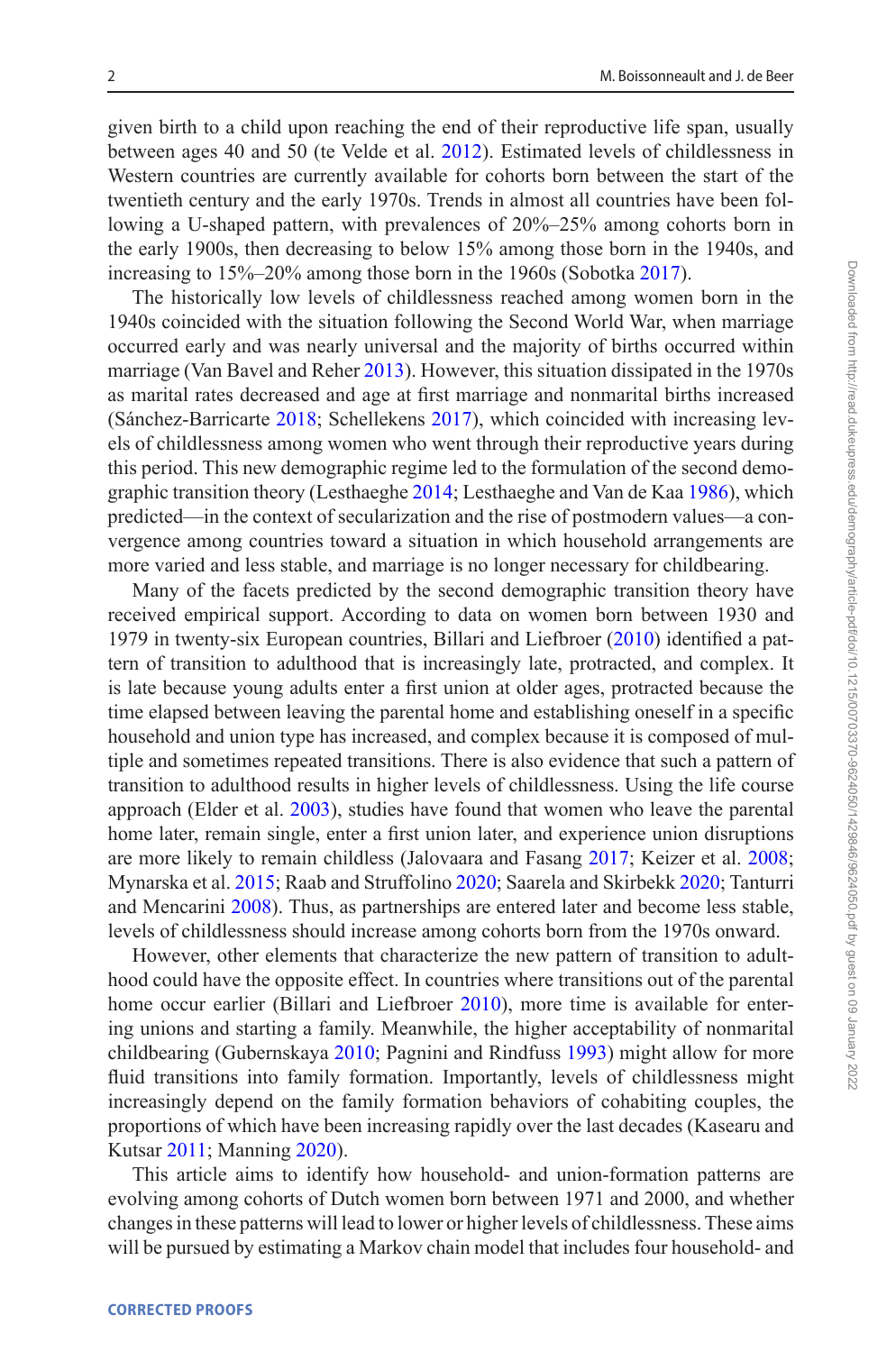union-formation states and one family-formation state. Transitions between these states depend on parameters estimated from Dutch register data available for the period 1996–2017 and fed into a microsimulation model. To complete the partially observed household- and union-formation histories, parameters are projected into the past and future using state-of-the-art forecasting techniques (Bohk-Ewald et al. [2018](#page-20-4); Myrskylä et al. [2013](#page-21-8)). The projected change in levels of childlessness is then analyzed by running alternate simulations, which allow us to isolate the effects of the changes in each transition in the model, artificially creating a context similar to a controlled experiment (Thomson et al. [2019](#page-23-5); Thomson et al. [2012](#page-23-6); Troitzsch et al. [1996\)](#page-23-7).

In the next section, we rely on theory and empirical evidence to formulate hypotheses on how changes in household- and union-formation behavior might impact future levels of childlessness. Then, we describe the data, the estimation of the parametric models, the microsimulation procedure, and the projection method. The subsequent section presents the results from the microsimulation model and includes a description of household- and union-formation pathways for different cohorts, an overview of childlessness levels over the projection period, and an analysis of the impact of changes in household and union formation on intercohort levels of childlessness. In the final section, we discuss the results in view of the formulated hypotheses, some of their policy implications, and some of the limitations inherent to this study.

## **Hypotheses**

In this study, change concerning family formation is modeled by considering transitions between the states of living in the parental home, living alone, cohabiting with an unmarried partner, being married, and giving birth to a first child (see [Figure 1\)](#page-6-0).

We consider for convenience the transition between two demographic regimes. The first regime corresponds to the situation that prevailed until the 1960s in most Western countries, where marriage was early, was universal, and formed a prerequisite for family formation, and where levels of childlessness were low because married couples usually had children (Kirk [1996\)](#page-21-9). In the Netherlands, this stage was reached among women born in the early 1940s, of which 95% were married and 90% gave birth to at least one child—the highest level ever recorded (Statistics Netherlands [2020b\)](#page-22-6).

The second regime features high proportions of single women, a relatively low prevalence of marriage, and high rates of cohabitation. Unions are less stable, but marriage does not constitute a prerequisite for starting a family, and children are born in similar proportions to women who live alone or cohabit, either in a marital union or not. This situation would correspond more or less to the end stage of second demographic transitions (Lesthaeghe [2014](#page-21-0)). Important variation remains among countries as to where they stand with respect to this situation. In the Netherlands, ages at first marriage and at first birth increased substantially in the 1980s and 1990s (Fokkema et al. [2008](#page-21-10)); however, while marriage is increasingly forgone and cohabitation increasingly popular, first births continue to occur to a large degree inside of marriage, with very few occurring to single women (Andersson et al. [2017](#page-20-5)). In this respect, though the Netherlands has been considered a "model country" in the transition toward the demographic regime described by demographic transition theory (Sobotka [2008](#page-22-7):121), it remains somewhat behind such countries as Sweden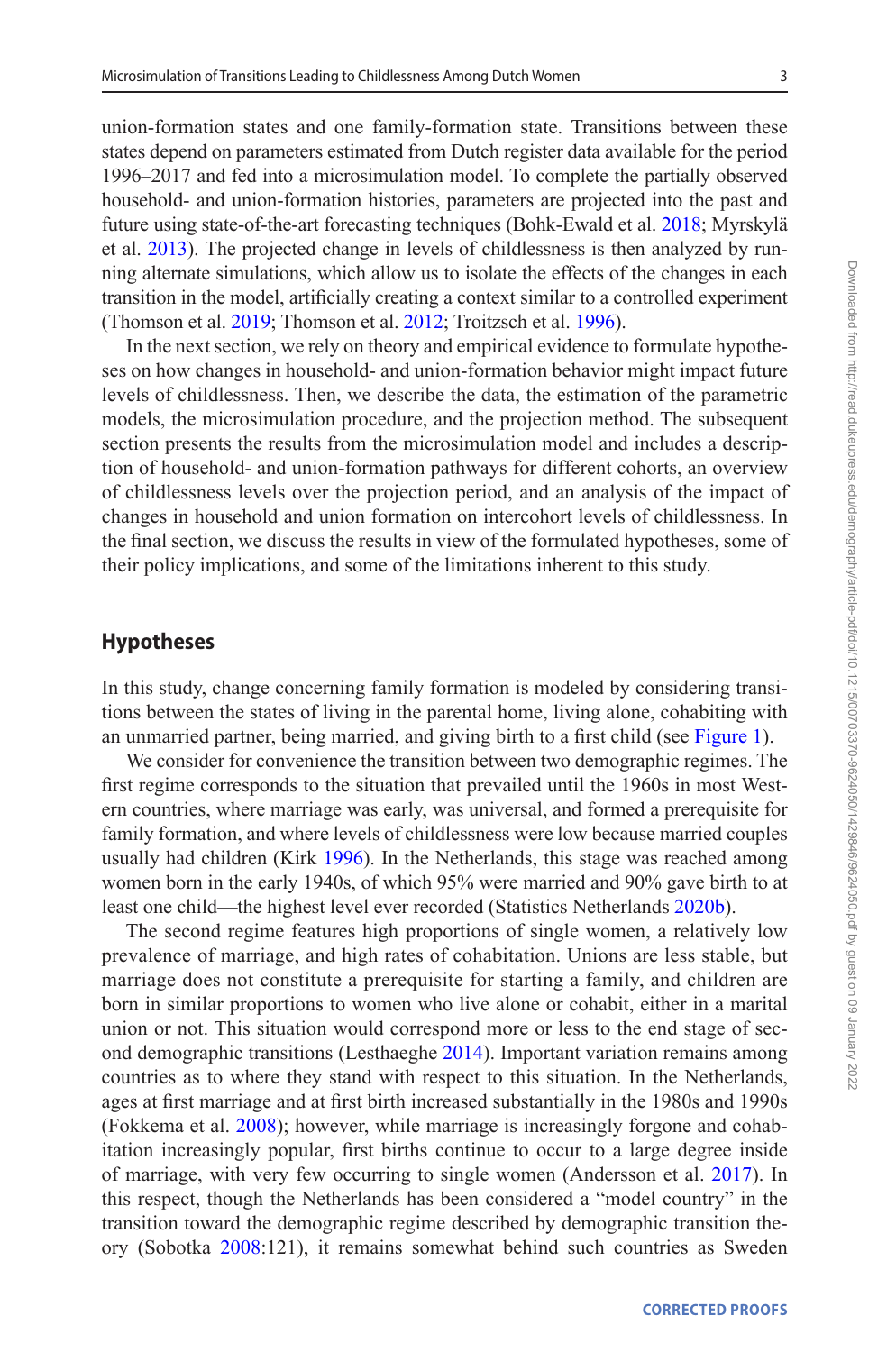and Norway that themselves have not yet reached it in such a strict form (Zaidi and Morgan [2017](#page-23-8)). Thus, this second regime merely constitutes a hypothetical situation toward which we suppose countries—including the Netherlands—are converging.

Hypotheses are formulated concerning the intercohort changes in household- and union-formation patterns (sets 1 and 2) and concerning the impact of these changes on levels of childlessness (sets 3 and 4). We assume that changes across cohorts in household- and union-formation patterns and the resulting changes in levels of childlessness are the product of the transition between the two demographic regimes described earlier. We further assume that changes across cohorts in such patterns follow the increasingly late, protracted, and complex pattern of transition to adulthood identified by Billari and Liefbroer ([2010\)](#page-20-2). The underlying causes of these changes are the shift toward secularism, the pursuit of greater autonomy, and the increasing importance of self-realization (Lesthaeghe [2014](#page-21-0)).

Our first set of hypotheses concerns the age at leaving the parental home and at first union formation. From a life course perspective, these two events show a strong interconnection: entry into a first union necessarily follows leaving the parental home (Esteve et al. [2020](#page-21-11)). Age at leaving the parental home has been shown to increase during economic recessions (Aassve [2013](#page-20-6)). The literature also has paid attention to the effect of globalization and financial insecurity on age at leaving the parental home and propensity to return to it (Sironi and Furstenberg [2012;](#page-22-8) South and Lei [2015](#page-22-9); Stone et al. [2014](#page-23-9)). Billari and Liefbroer [\(2010](#page-20-2)), on the other hand, assume that intercohort changes in the ages at leaving the parental home and at first union are mostly driven by the younger generation's growing desire for autonomy. This leads younger cohorts to leave the parental home early and enter a first union late. The natural consequence of these two evolutions is an increase in the time spent living alone. This corresponds to a late and protracted pattern of transition to adulthood, from which our first three hypotheses are inspired:

*Hypothesis 1a* (H1a): Ages at leaving the parental home and returning to it stay constant or decrease across cohorts, reducing the total time spent at the parental home.

*Hypothesis 1b* (H1b): Age at first union stays constant or increases across cohorts.

*Hypothesis 1c* (H1c): Time spent living alone increases across cohorts.

As societies become increasingly secular, marriage no longer forms a social obligation and is instead seen as a personal preference (Manting [1996\)](#page-21-12). As a result of the decline of marriage, cohabiting unions become more prevalent; however, these are also less stable and result in increased union instability (Liefbroer and Dourleijn [2006](#page-21-13)). Union instability causes pathways to be more complex in the sense that the states of living at the parental home, living alone, and cohabiting are visited more often (Elzinga and Liefbroer [2007;](#page-20-7) Studer et al. [2018](#page-23-10)). This leads to our second set of hypotheses:

*Hypothesis 2a* (H2a): The share of people who marry before the birth of a first child decreases across cohorts.

*Hypothesis 2b* (H2b): Union instability—as evidenced by increases in the numbers of times that people visit the same states—increases across cohorts.

Our first set of hypotheses thus assumes increasingly late and protracted pathways of transition to adulthood, while our second set assumes increasingly complex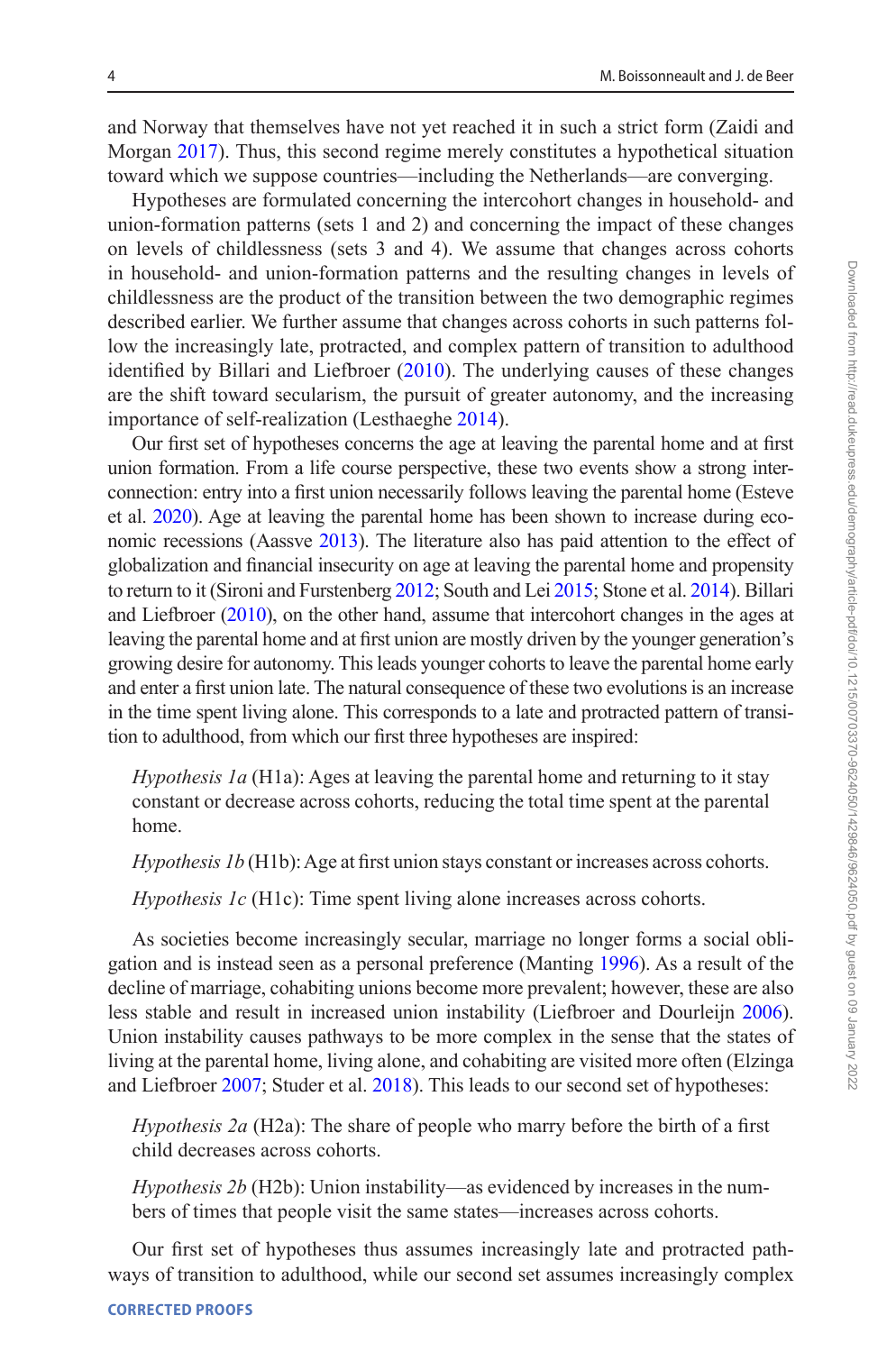ones. Each aspect of this new pattern of transition to adulthood is expected to have its own impact on levels of childlessness. First, later and more protracted pathways are assumed to lead to higher levels of childlessness. This is explained by the fact that fertility is biologically constrained among women and that capacity to conceive starts declining from around age 30 onward (te Velde et al. [2012](#page-23-2)). If women wait until older ages before they enter a first union, they run a greater risk of remaining childless owing to an inability to conceive, leading to the following hypothesis:

*Hypothesis 3a* (H3a): Late and protracted pathways lead to higher levels of childlessness.

Second, more complex transitions to adulthood entail more union disruptions. Union disruptions reduce the length of each cohabitation, effectively reducing opportunities to start a family (Bélanger et al. [2010\)](#page-20-8). Furthermore, union disruption may point to a lack of commitment to a partnership, which is also important for starting a family (Hiekel and Castro-Martín [2014](#page-21-14)). In sum, it is expected that a more complex transition to adulthood—as evidenced by increases in the numbers of times people visit the same states—will lead to an increase in levels of childlessness:

*Hypothesis 3b* (H3b): Complex pathways lead to higher levels of childlessness.

Thus, the later, more protracted, and more complex the pattern of transition to adulthood is, the higher the level of childlessness will be, in general. This prediction focuses on household- and union-formation dynamics. Another important aspect is the childbearing decisions made among single women and couples. Childbearing outside of marriage has become widely accepted, and the Netherlands can be seen as a forerunner in this regard (Fokkema et al. [2008;](#page-21-10) Sobotka [2008\)](#page-22-7). However, relationship stability is still seen as a prerequisite for family formation (Hiekel and Castro-Martín [2014\)](#page-21-14). Also, children continue to be more likely to be born to women in cohabiting unions than to those who are single or living apart from their partner (Andersson et al. [2017;](#page-20-5) Kennedy and Bumpass [2008\)](#page-21-15). Cohabiting couples who have children are more likely than those without children to marry at some point in their relationship (Perelli-Harris et al. [2012](#page-22-10)). This could be because of the fact that the decisions to marry and to start a family are both determined by the degree of commitment to a relationship (Baizán et al. [2003](#page-20-9)). In other words, a decrease in the popularity of marriage will not necessarily lead to a decrease in transitions to first birth if couples continue to be equally committed to each other (Sobotka and Toulemon [2008\)](#page-22-11). The meaning that couples give to cohabitation is crucial (Hiekel et al. [2014](#page-21-16)). If couples tend to increasingly see cohabitation as a prelude to family formation (and eventually to marriage), then transitions to first births might increase. Conversely, if couples increasingly see cohabitation as a trial for subsequent family formation, then transitions to first births might decrease. While it remains unclear how couples' feelings about cohabitation might change, in light of the preceding discussion, we hypothesize that childbearing decisions among cohabiting couples will become increasingly important determinants of levels of childlessness:

*Hypothesis 4* (H4): Levels of childlessness depend increasingly on the decision of cohabiting women to start a family.

That is, given the increasingly late, protracted, and complex transition to adulthood, levels of childlessness will increase unless first-time childbearing among cohabiting women increases. Alternatively, if Hypotheses 1 and 2 do not hold true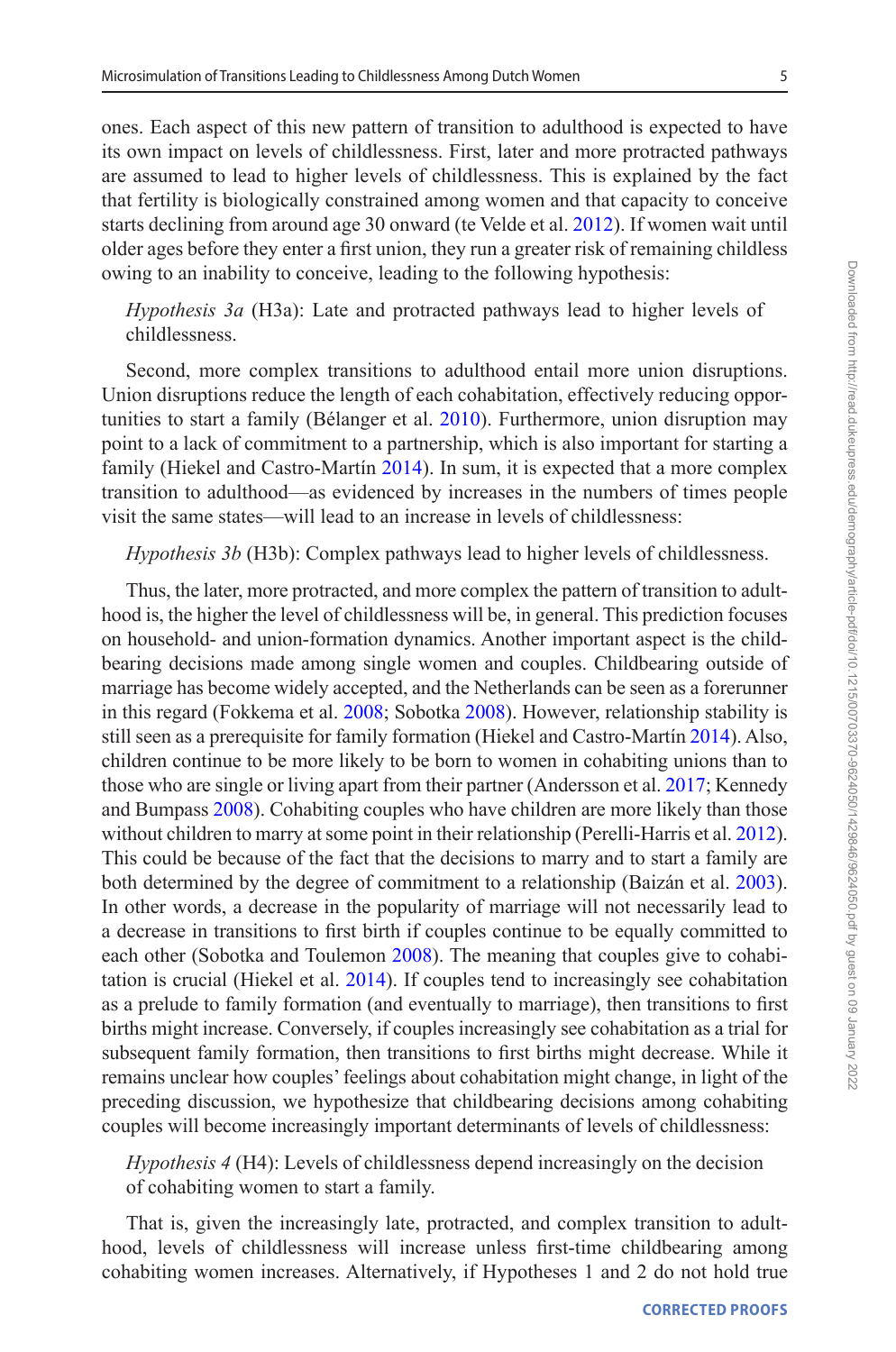and transitions to first births become more prevalent among cohabiting women, levels of childlessness may decrease.

## **Materials and Methods**

#### **Data**

To estimate transition probabilities between household and union statuses, we use Dutch register data supplied by Statistics Netherlands (van Duin et al. [2018](#page-23-11)). One advantage of these data is that their coverage of the Dutch population is excellent (higher than 98%, see Prins [2016](#page-22-12)), including among immigrants. The data contain aggregate numbers of persons living in the Netherlands between 1996 and 2017 broken down by age, year, and household and marital status; they also contain transition probabilities between each status. Household statuses include living at the parental home, living alone, cohabiting with a partner but without children, cohabiting with a partner and at least one child, cohabiting with at least one child but no partner, living in another type of household, and living in an institutional setting. Marital statuses include never married, married, widowed, and divorced. Probabilities correspond to the number of events of interest during a calendar year divided by the population at risk on the 31st of December of the preceding year, inside of each year of age.

## **The Model**

We estimate our model using a reduced number of states for parsimony. New transition probabilities were calculated by merging categories in the original database. Our specification includes living at the parental home (state 1), living alone and not married (state 2), cohabiting without children and not married (state 3), and married and living in any type of household without children (state 4) ([Figure 1](#page-6-0)). Transitions into parenthood are measured on the basis of transitions into any household with a child (state 5) as the data do not include information on actual births. Transition rates into any household with a child compare well with transition rates to first birth at younger ages but tend to overestimate first births at older ages (i.e., above 35 years old or so), probably because transition rates into any household with a child capture older childless women who move in with a partner who has children from a previous union. To avoid overestimating births at older ages, we assume that the probability of making a transition from any state to state 5 tends toward zero past the modal age. This was realized by supposing that the probability of moving into a household with a child is equal to zero above age 40 when estimating the parametric models that describe the age-related probability of making a transition to first birth. This age was chosen as a threshold because it provides estimates of fertility that compare the best to those of vital statistics (Statistics Netherlands [2020a](#page-22-13)). The parametric models are elaborated upon in the next section. The correspondences between the states in the original data set and the states in our model are shown in Table A1 of the online Appendix 1.

States 1 to 4 are transient, while state 5 is absorbing. Our model has a total of 13 possible transitions. Transitions are allowed between all transient states and from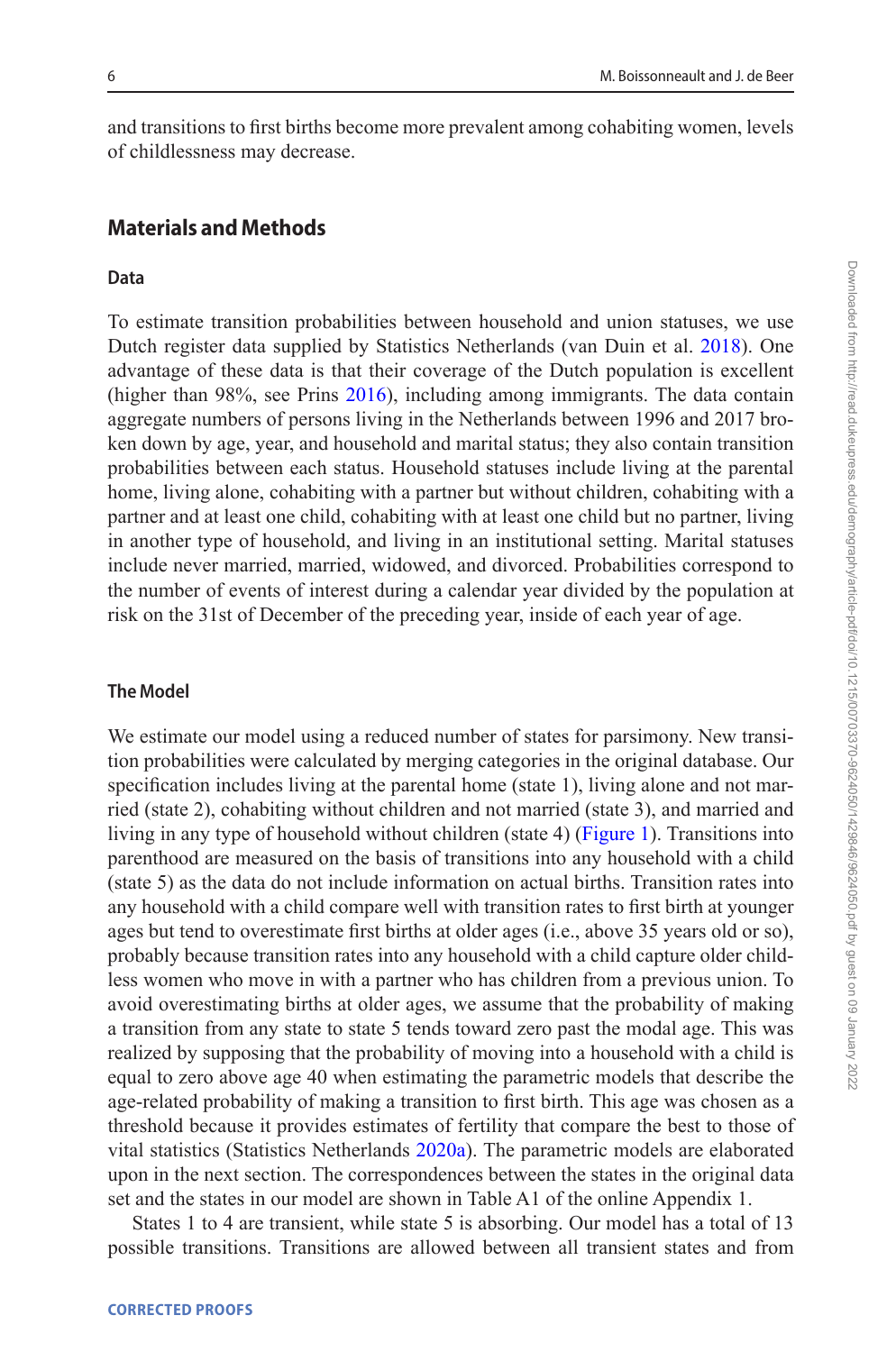

<span id="page-6-0"></span>**Fig. 1** State space of household- and union-formation transitions leading to the birth of a first child. States 1 to 4 are transient, and state 5 is absorbing.

each transient state to first birth, except from married to cohabiting or living at the parental home and from living at the parental home to first birth, as these occur only rarely in the data and excluding them did not affect the results. Women enter the model at age 15 living at their parental home and exit upon giving birth for the first time or reaching age 42 childless. The lower age limit was chosen as very few events of interest occur before that age, while the upper one was chosen as less than 1% of all first births occur beyond that age (Sobotka [2017\)](#page-22-0).

### **Calculations**

First, we parameterize the age-related change in transition probabilities following one of the three models (whichever fit the data best) proposed by Peristera and Kostaki to describe the heterogeneity of fertility schedules across Western countries (Peristera and Kostaki [2007\)](#page-22-14). Models can be interpreted with regard to the modal age  $\mu$  (i.e., the age at which the transition rate is the highest), the base level of the transition curve *c* (i.e., the intensity of the transition), and the spread of the distribution  $\sigma$ . Models may include each of these terms twice to accommodate humps in the age-schedules, lending them the flexibility to fit not only fertility, but also such other age-related processes as household- and union-formation transitions. Separate models are fit to each year and transition's specific age-schedule. We estimate optimal fits using nonlinear, leastsquares models employing a Gauss–Newton optimization algorithm (Bates and Watts [1987\)](#page-20-10). Starting parameters are entered manually and kept constant throughout all years inside of each transition. To help models converge, the data are smoothed using loess regression with age as a predictor and a span of 0.12 (Cleveland and Devlin [1988](#page-20-11)).

Next, yearly change in the parameters obtained from the Peristera–Kostaki models is estimated inside of each transition following linear spline functions with knots at calendar time values 2001 and 2013 (Rogers [1986](#page-22-15)). These values correspond to five years after the first year covered by the data and five years before the last year covered by the data, respectively. This choice flows out from the projection method discussed in the next section. All calculations were performed in the R environment (R Core Team [2013](#page-22-16)). The online Appendix 2 provides a full definition of the Peristera– Kostaki and linear spline models, while Appendix 3 provides a complete overview of the estimated parameters.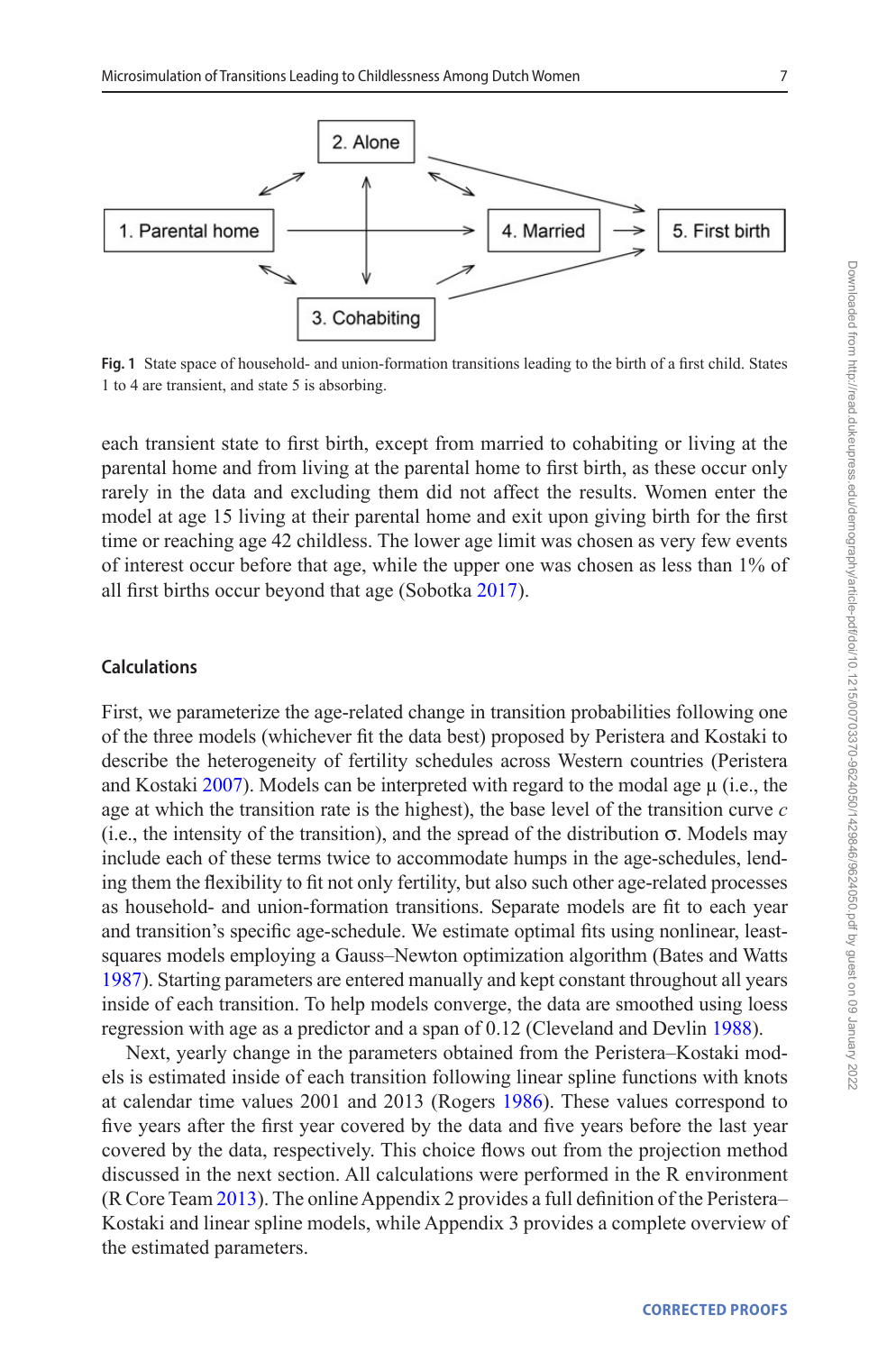#### **Projection**

Transitions between states follow functions that depend on both age and calendar time and are determined by the Peristera–Kostaki and linear splines models described earlier. Parameters of the Peristera–Kostaki models before 1996 and after 2017 are determined by extrapolating until 1991 ("backcast") and 2022 (forecast) the values predicted by the linear spline functions and by keeping them constant beyond those years. Parameters are thus projected five years into the future (or into the past concerning the backcast) on the basis of the last five years of observation (or first five years concerning the backcast). This "baseline" method is preferred as it has been shown to provide equally good or better predictions than other forecasting methods of cohort fertility (Bohk-Ewald et al. 2018; Myrskylä et al. [2013\)](#page-21-8). We nevertheless assess the results' sensitivity by relying on two other projection methods. The first consists of keeping the parameters' values at their 2018 levels from this year onward (i.e., "freeze" method), while the second consists in extrapolating the values predicted by the linear spline function until the last year of projection (i.e., "unlimited" method). In addition, we supplement our results with the projection made by Statistics Netherlands, which is based on a continuation (and eventual stabilization) of the current fertility intensity and mean age at first birth (Stoeldraijer et al. [2017](#page-22-17)). In sum, parameters are fitted to data observed during a 22-year period (including the years 1996–2017) and extended 10 years into the past and 25 years into the future. Thus, the whole estimation period comprises the years 1986–2042, which are the years in which the 1971 cohort turned 15 years old and the 2000 cohort will turn 42, respectively. The projection is based on the observed trends in age-specific transition probabilities across years of calendar time (rather than across years of birth), which allows us to make a more optimal use of the data (see Lexis diagram in [Figure 2\)](#page-8-0).

#### **Analyses**

We estimate cohort-specific childlessness levels using microsimulation. This technique allows us to easily assess the sensitivity of the results to alternate specifications, a feature that we exploit when assessing the impact of changes in household- and union-formation patterns over time on intercohort changes in levels of childlessness. Models are estimated using the R package MicSim, a continuous-time microsimulation model designed for modeling demographic events (Zinn [2014](#page-23-12)). This package was chosen because it is freely available and its use does not require high prior knowledge or skills. The model takes as input a transition matrix, where each transition in the matrix follows previously defined parametric models. These parametric models are, in turn, allowed to depend on age, calendar time, and duration, or on any combination thereof. As explained earlier and because of our use of aggregate data, we specify each transition along age and calendar time only.

Results are computed with respect to birth cohort. Birth cohorts are randomly assigned inside the specified interval to each simulated individual. Separate simulations were run based on each projection scenario (baseline, freeze, and unlimited). Further simulations were run to assess the impact of change over time in each transition on intercohort change in levels of childlessness. More specifically, let the transition matrix **A***ij* capture all 13 possible transitions in the model. These transitions depend on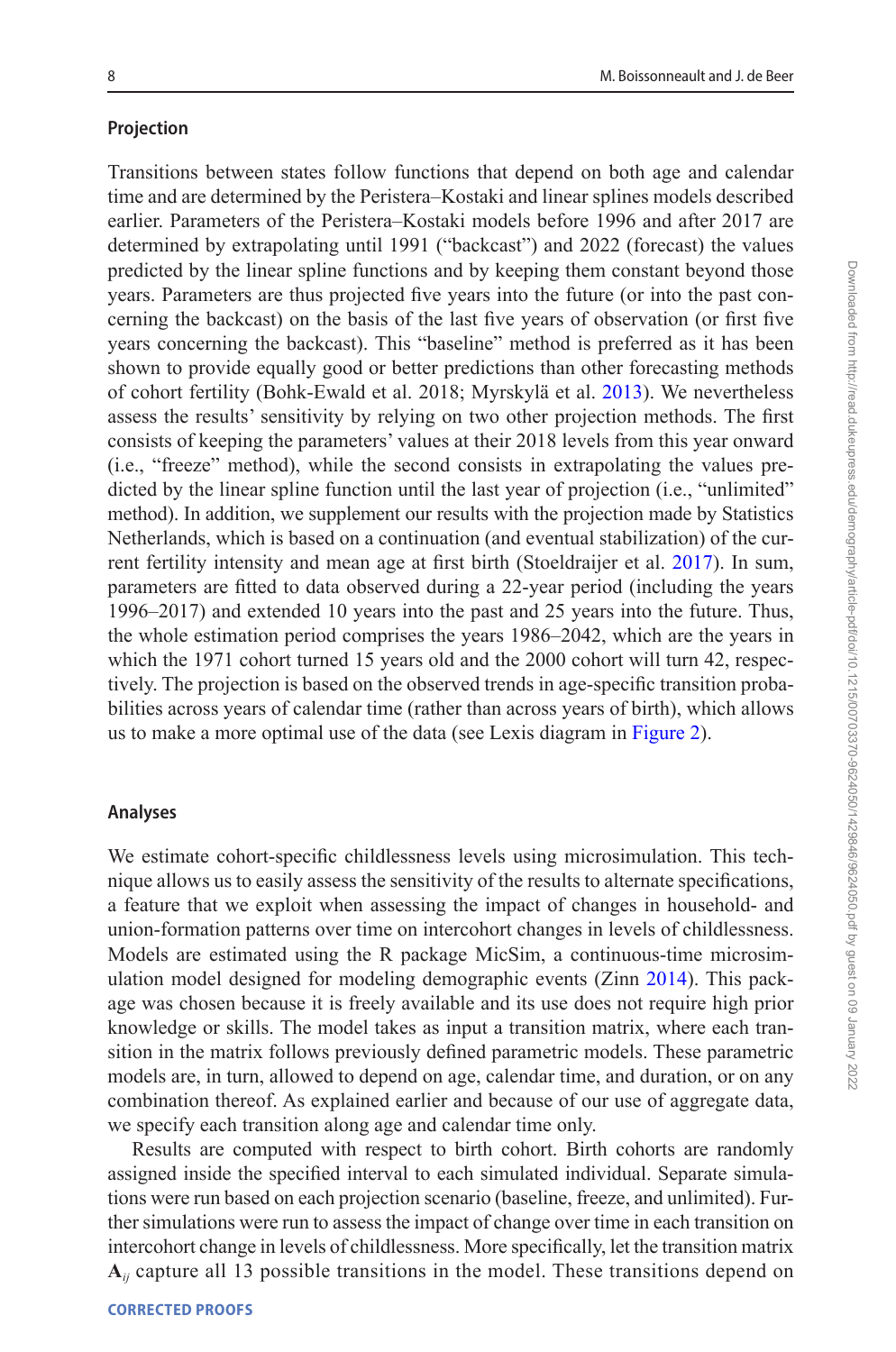

<span id="page-8-0"></span>**Fig. 2** Lexis diagram showing the years covered by the data and the cohorts of interest, which fall within the parallelogram delimited by black lines

continuous measures of age *x* and calendar time *t*, where *x* takes any value between 15 and 42, and *t* takes any value between 1986 and 2042. For each transition of interest *ij*, an alternate simulation is performed where  $t = 1971 + x$  for this specific transition, while all other transitions are simply defined along *t*. In other words, transition *ij* describes the life course of the 1971 cohort, while all other transitions describe the life course of each successive cohort. We interpret the difference in cohort-specific levels of childlessness between the baseline projection and each alternate projection as the effect of change over time in each transition on intercohort change in levels of childlessness.

To assess the variance associated with the Monte Carlo component of the microsimulation model, we perform separate simulations with each time for 100,000 simulated individuals. Results are computed additively and compared across samples with increasing sizes, until the point where the total number of simulated individuals reaches three million. The difference between each additional run in the proportion of childless women is computed for each cohort. This difference remained below 0.001 for all cohorts from the nineteenth run onward—that is, after the number of simulated individuals had reached 1.9 million. Using three million simulated cases should thus prove robust against random fluctuations.

## **Results**

This section concentrates on the results from the microsimulation model; for information on the parameters estimated from the Peristera–Kostaki and linear splines models, see the online Appendix 3.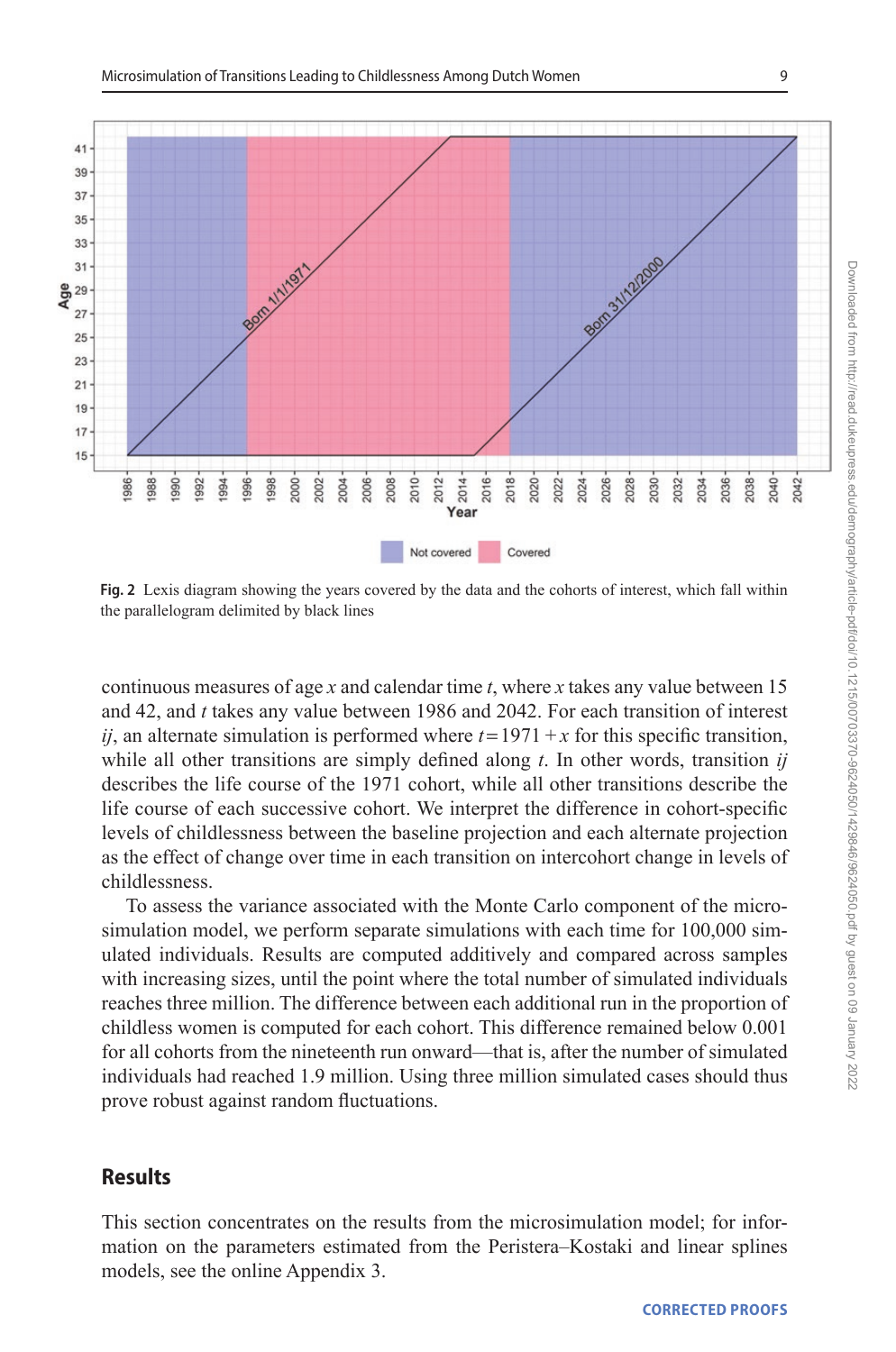

<span id="page-9-0"></span>**Fig. 3** Percentage of simulated life courses that take place during the years covered by the data. Percentages are calculated as the number of person-years that are simulated during the period covered divided by the total number of simulated person-years.

## **Model Coverage and Fit**

[Figure 3](#page-9-0) shows for each simulated cohort the percentage of the simulated life course that develops during the period for which data are available—that is, the proportion that is "observed" rather than projected. Proportions are calculated as the number of years between age 15 and first birth or age 42 that take place in the simulation between the 1st of January 1996 and the 31st of December 2017, divided by the total number of simulated person-years, inside of each cohort.

Proportions observed are above 90% among the cohorts born in the early 1980s. These cohorts enter the model around 1996 (i.e., when the data start being available) and exit mostly before 2018 (i.e., when the data stop being available). Proportions observed are lower among the cohorts born earlier, making "backcasting" necessary for completing the part of their life course before 1996. On the other hand, the simulation increasingly relies on forecasting for the cohorts born in later years, as proportions observed decline gradually to reach 12% among the cohort born in 2000. That is, only the first few years of the life course of the 2000 cohort are based on observed data past age 15.

To evaluate the reliability of the microsimulation model, we compare the estimated proportions of women still childless in our model with the ones observed in vital statistics (Stoeldraijer et al. [2017](#page-22-17)), as far as data are available. [Figure 4](#page-10-0) presents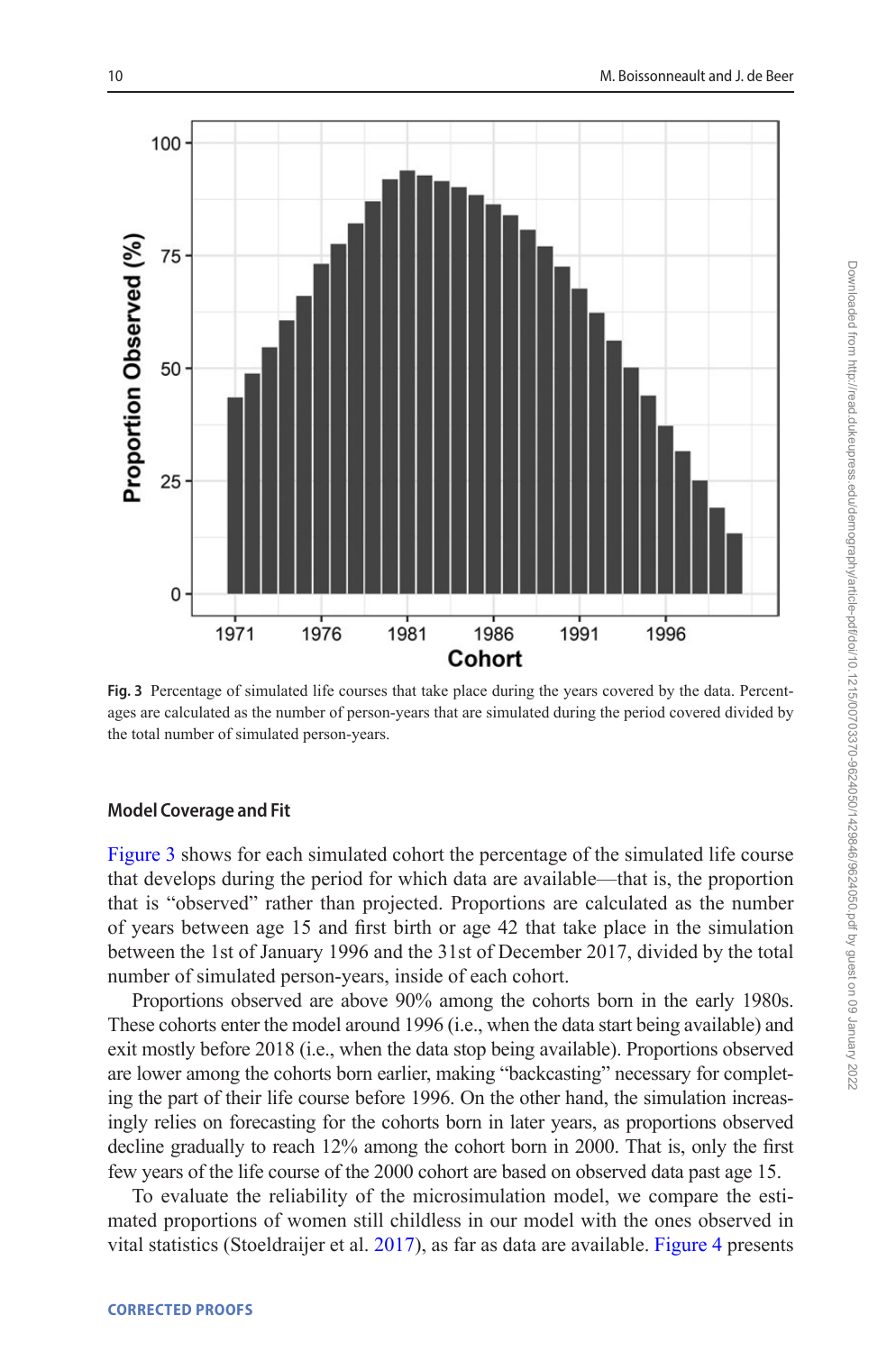

<span id="page-10-0"></span>**Fig. 4** Mean absolute error between the observed and simulated proportions of women with at least one child according to groups defined by age and birth cohort. Figures correspond to those obtained in the baseline scenario. *Source:* Authors' calculations and Statistics Netherlands (2020a).

the absolute error between the simulated and observed proportions still childless inside of groups of five years of age and birth. Error tends to be lower among younger and older age-groups and tends to diminish among younger cohorts. Error reaches higher values between ages 21 and 35, but falls below 0.01 at ages 36 and older, when women approach the end of their reproductive life span.

## **Household- and Union-Formation Patterns Across Cohorts**

[Table 1](#page-11-0) presents summary statistics on the mean number of sojourns and total time spent in each state in the model, among five-year birth cohorts. Mean sojourn number refers to the mean number of times that each person in the model visits a specific state, while total time refers to the cumulated time in each state across all sojourns. Statistics concern the part of life encompassed between age 15 and first birth or age 42 and do not include earlier and later parts of life. For example, mean time spent in state 4 (married) refers to any time spent married before living with a child or reaching age 42.

Mean numbers of sojourns in states 1 (parental home), 2 (alone), and 3 (cohabiting) increase among each cohort born between 1971 and 1990, but decrease among the cohorts born in 1996–2000. Meanwhile, each younger cohort born between 1971–1975 and 1981–1985 visits state 4 (married) a decreasing number of times, while those born between 1991–1995 and 1996–2000 visit this state an increasing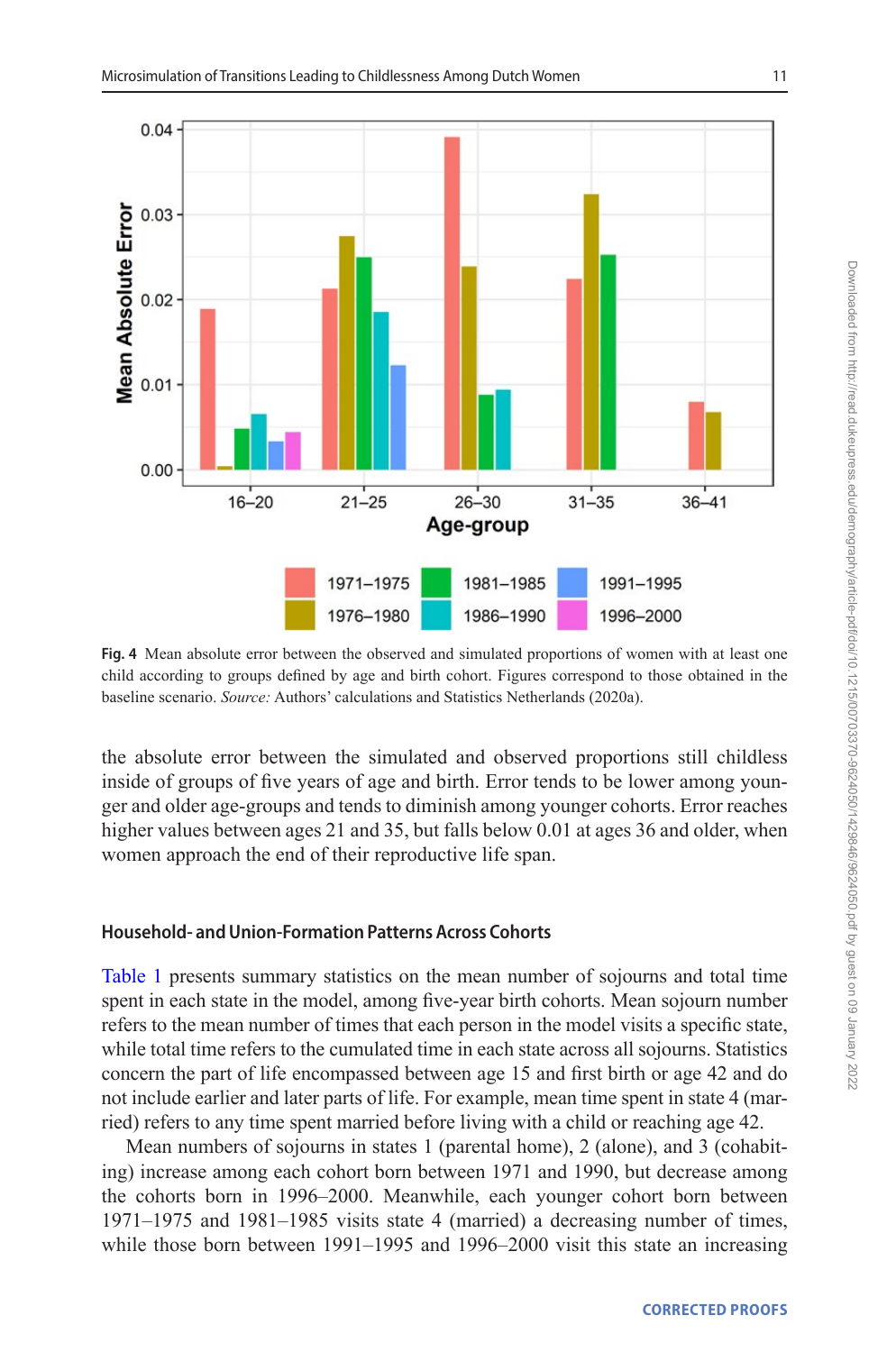|                     | 1971-1975 | 1976–1980 | 1981-1985 | 1986-1990 | 1991-1995 | 1996-2000 |
|---------------------|-----------|-----------|-----------|-----------|-----------|-----------|
| 1. Parental Home    |           |           |           |           |           |           |
| Mean sojourn number | 1.17      | 1.21      | 1.29      | 1.35      | 1.35      | 1.28      |
| Total time (years)  | 7.52      | 7.39      | 7.42      | 7.75      | 7.99      | 9.01      |
| 2. Alone            |           |           |           |           |           |           |
| Mean sojourn number | 1.05      | 1.08      | 1.17      | 1.26      | 1.37      | 1.31      |
| Total time (years)  | 3.75      | 4.01      | 4.32      | 4.50      | 4.74      | 4.51      |
| 3. Cohabiting       |           |           |           |           |           |           |
| Mean sojourn number | 1.18      | 1.19      | 1.20      | 1.25      | 1.32      | 1.29      |
| Total time (years)  | 3.43      | 3.29      | 3.09      | 3.10      | 3.40      | 3.49      |
| 4. Married          |           |           |           |           |           |           |
| Mean sojourn number | 0.60      | 0.51      | 0.45      | 0.45      | 0.47      | 0.48      |
| Total time (years)  | 1.76      | 1.46      | 1.29      | 1.27      | 1.35      | 1.36      |

<span id="page-11-0"></span>**Table 1** Mean number of sojourns and total time spent in each state according to cohort group

*Note:* Statistics encompass the period before giving birth or reaching age 42.

number of times. Concerning the total time spent in each state, time spent in states 1, 3, and 4 first decreases among the older cohorts and then increases among the younger cohorts. The total time spent in state 2 increases between all cohorts, except between the last two. The total time spent in state 1 increases by one year between the 1991–1995 and 1996–2000 cohorts, the largest increase across all states and cohorts.

Both the mean number of sojourns and the total time spent in each state may increase because more people ever visit a given state or the same people visit it several times. To explore this point, [Table 2](#page-12-0) presents summary statistics on the first and second sojourns in each state in the model for the same six cohorts. Proportions refer to the percentage of simulated individuals ever visiting (first sojourn) or returning (second sojourn) to each state. In addition, the table presents the mean age at which individuals enter and exit each given state at each sojourn, as well as the mean amount of time spent in each state at each sojourn. For example, the rightmost column shows that women born between 1996 and 2000 left the parental home for the first time on average at age 23; about 25% of them then returned at an average age of 24.1 years and stayed in this state for an average of 3.7 years.

Results show that ages at leaving the parental home after a first sojourn stay rather constant throughout the projection period, but that both the proportion ever returning and the time spent in this state at the second sojourn tend to increase among each younger cohort. Despite this, ages at living alone stay rather constant throughout the projection period, at both sojourns. One explanation could be that singlehood used to follow the disruption of a cohabiting relationship, but that increasingly it precedes cohabitation. This form of household arrangement is also increasingly popular: the proportion ever living alone increased by about 10 percentage points between the 1971–1975 and 1991–1995 cohorts, and the proportion ever returning to this state increased by nearly 15 percentage points between the same cohorts.

The proportion ever cohabiting hovers between 81% and 84% across cohorts with no clear increase or decrease, while the proportion ever returning to this state increases with each cohort, in total by about eight percentage points. Ages at entering this state tend to increase slightly across cohorts, probably as a result of the increase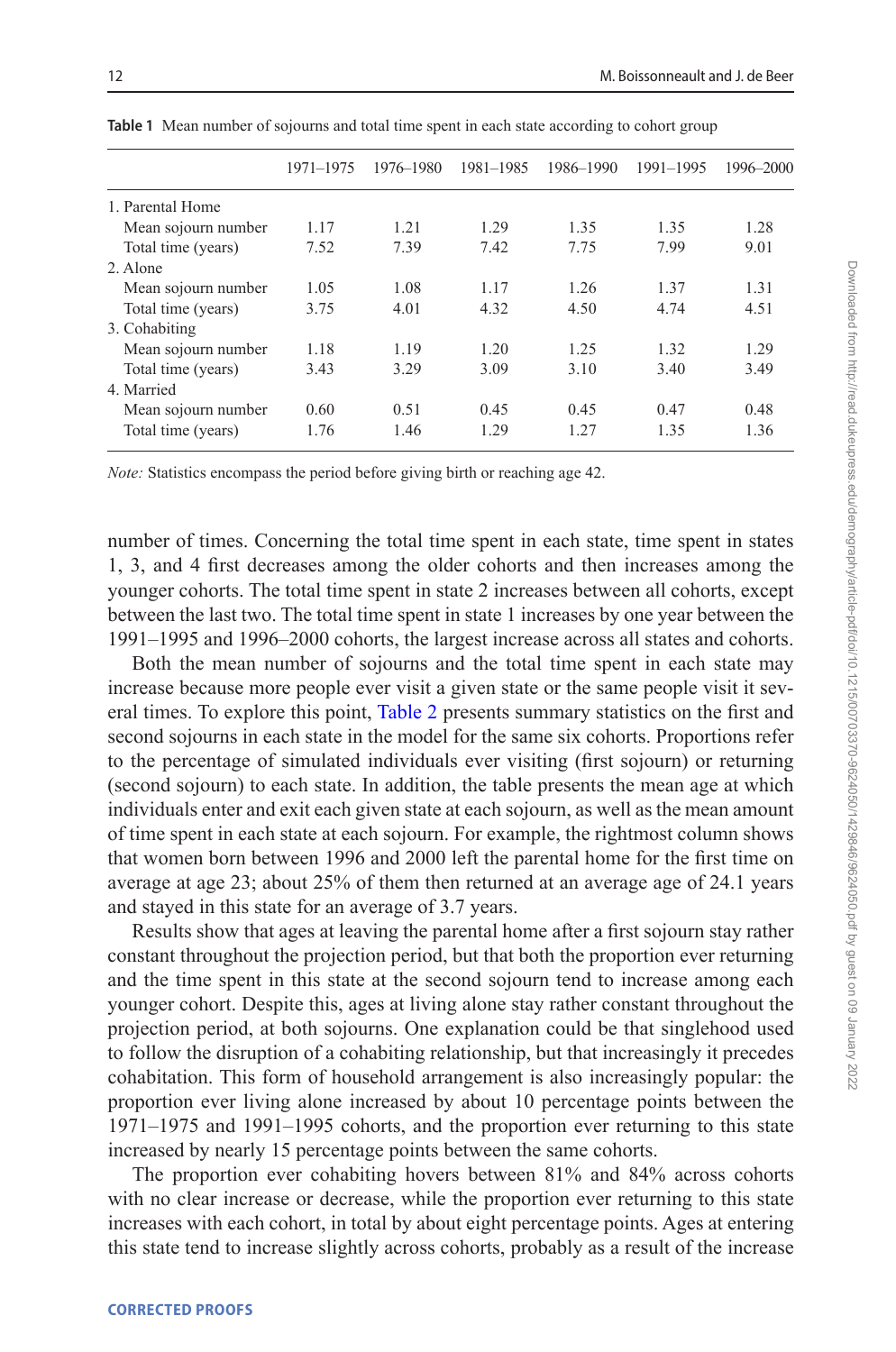|                          | 1971-1975 | 1976-1980 | 1981-1985 1986-1990 |      | 1991-1995 | 1996-2000 |
|--------------------------|-----------|-----------|---------------------|------|-----------|-----------|
| 1. Parental Home         |           |           |                     |      |           |           |
| First sojourn            |           |           |                     |      |           |           |
| Proportion ever visiting | 1.00      | 1.00      | 1.00                | 1.00 | 1.00      | 1.00      |
| Mean age upon entering   | 15.0      | 15.0      | 15.0                | 15.0 | 15.0      | 15.0      |
| Mean age upon exiting    | 22.0      | 21.8      | 21.6                | 21.7 | 21.8      | 23.0      |
| Mean time spent in state | 7.0       | 6.8       | 6.6                 | 6.7  | 6.8       | 8.0       |
| Second sojourn           |           |           |                     |      |           |           |
| Proportion ever visiting | 0.16      | 0.19      | 0.25                | 0.30 | 0.30      | 0.25      |
| Mean age upon entering   | 23.1      | 23.4      | 23.3                | 23.3 | 23.3      | 24.1      |
| Mean age upon exiting    | 26.0      | 26.3      | 26.3                | 26.4 | 26.7      | 27.8      |
| Mean time spent in state | 2.9       | 2.9       | 3.0                 | 3.1  | 3.3       | 3.7       |
| 2. Alone                 |           |           |                     |      |           |           |
| First sojourn            |           |           |                     |      |           |           |
| Proportion ever visiting | 0.72      | 0.74      | 0.77                | 0.79 | 0.81      | 0.79      |
| Mean age upon entering   | 22.5      | 22.2      | 21.9                | 21.9 | 22.1      | 23.3      |
| Mean age upon exiting    | 26.0      | 25.9      | 25.6                | 25.5 | 25.6      | 26.8      |
| Mean time spent in state | 3.5       | 3.6       | 3.6                 | 3.6  | 3.5       | 3.5       |
| Second sojourn           |           |           |                     |      |           |           |
| Proportion ever visiting | 0.25      | 0.26      | 0.30                | 0.34 | 0.39      | 0.37      |
| Mean age upon entering   | 27.3      | 27.1      | 26.9                | 27.0 | 27.2      | 27.9      |
| Mean age upon exiting    | 31.1      | 31.0      | 30.8                | 30.6 | 30.6      | 31.3      |
| Mean time spent in state | 3.8       | 3.9       | 3.8                 | 3.6  | 3.4       | 3.4       |
| 3. Cohabiting            |           |           |                     |      |           |           |
| First sojourn            |           |           |                     |      |           |           |
| Proportion ever visiting | 0.84      | 0.82      | 0.82                | 0.83 | 0.83      | 0.81      |
| Mean age upon entering   | 23.7      | 23.6      | 23.8                | 24.2 | 24.5      | 25.3      |
| Mean age upon exiting    | 26.6      | 26.4      | 26.4                | 26.7 | 27.1      | 28.1      |
| Mean time spent in state | 2.9       | 2.8       | 2.6                 | 2.5  | 2.6       | 2.8       |
| Second sojourn           |           |           |                     |      |           |           |
| Proportion ever visiting | 0.28      | 0.29      | 0.31                | 0.32 | 0.36      | 0.36      |
| Mean age upon entering   | 28.0      | 27.9      | 28.0                | 28.4 | 28.7      | 29.2      |
| Mean age upon exiting    | 30.8      | 30.6      | 30.6                | 30.9 | 31.3      | 31.8      |
| Mean time spent in state | 2.9       | 2.7       | 2.6                 | 2.5  | 2.6       | 2.6       |
| 4. Married               |           |           |                     |      |           |           |
| First sojourn            |           |           |                     |      |           |           |
| Proportion ever visiting | 0.58      | 0.50      | 0.45                | 0.44 | 0.46      | 0.47      |
| Mean age upon entering   | 26.9      | 26.9      | 27.3                | 28.1 | 28.7      | 29.1      |
| Mean age upon exiting    | 29.8      | 29.8      | 30.2                | 31.0 | 31.5      | 31.9      |
| Mean time spent in state | 3.0       | 2.9       | 2.8                 | 2.9  | 2.9       | 2.9       |
| Second sojourn           |           |           |                     |      |           |           |
| Proportion ever visiting | 0.01      | 0.01      | 0.01                | 0.01 | 0.01      | 0.01      |
| Mean age upon entering   | 31.9      | 32.2      | 32.7                | 33.3 | 33.8      | 34.1      |
| Mean age upon exiting    | 35.0      | 35.2      | 35.7                | 36.2 | 36.8      | 37.1      |
| Mean time spent in state | 3.1       | 3.0       | 2.9                 | 2.9  | 3.0       | 3.0       |

<span id="page-12-0"></span>**Table 2** Summary statistics of transition dynamics between household- and union-formation statuses according to cohort group for first and second sojourns

*Notes:* Statistics encompass the period before giving birth or reaching age 42. Mean time spent in state is in years.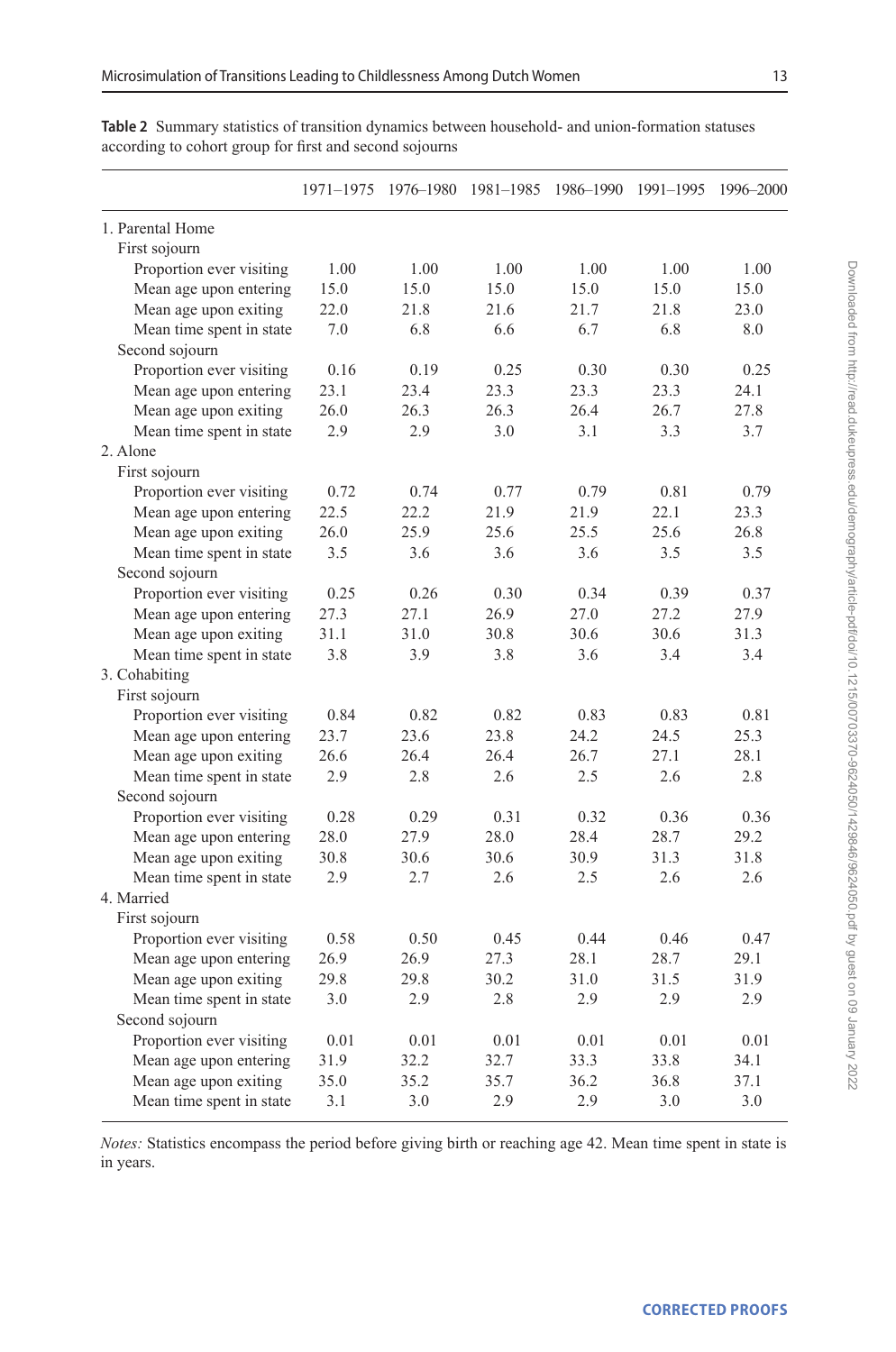in returns to the parental home and in the popularity of living alone. Mean times spent in this state diminish among the cohorts born before 1991, translating into constant ages at exit from this state, but increase afterward. Finally, the decrease in the popularity of marriage is mostly noticeable among the cohorts born before 1991, while we witness a slight increase thereafter. Ages at entering this state increase throughout, and very few women marry for a second time before the birth of a first child or age 42. Mean times spent married are relatively constant. Note that statistics concern marriages before a first birth or reaching age 42 and can be influenced by the timing and propensity of married couples to have a first child.

In general, [Table 2](#page-12-0) shows that the mean time spent in each state at each sojourn tends to stay constant or decrease across cohorts (with the exception of the time spent at the parental home at the second sojourn, which increases) but that the number of transitions back to each state tends to increase. Given that the time spent in each state tends to stay constant, the increasingly older ages at entering a first and second cohabitation or marriage are likely because of an increase in the complexity in the transition to adulthood, with increases in transitions back to each previous state. In fact, in line with the increase in the proportions entering each state for a second time, proportions entering these same states a third or higher order time also increase with each younger cohort (results not shown).

#### **Childlessness Across Cohorts**

The trends toward older ages at leaving the parental home, fewer marriages, more returns to each state, and concomitant older ages at entering cohabitation and marriage strongly suggest that the proportion of childless women will increase for the cohorts born from 1971 onward. [Figure 5](#page-14-0) shows the proportion of childless women at age 42 among each cohort born between 1941 and 2000. Proportions for the cohorts born in 1970 or before are observed, while those for the cohorts born after are based on our different projection scenarios and the projection from Statistics Netherlands. The expectation of higher levels of childlessness is confirmed, but only among the younger cohorts. Indeed, childlessness is first projected to decrease among the cohorts born in the 1970s and early 1980s, consolidating the reversal initiated by the cohorts born in the 1960s. This prospect seems highly likely to materialize as each scenario presents highly comparable estimates among these cohorts.

All scenarios then project an increase in childlessness among the cohorts born between the 1980s and the year 2000. The onset of the increase varies somewhat between scenarios: it is earlier in the Statistics Netherlands scenario and later in the unlimited one. The rate of increase in childlessness is initially similar across scenarios but starts diverging among the women born in the 1990s. The projection from Statistics Netherlands predicts that childlessness will stabilize rapidly at levels similar to those observed among the cohorts born in the mid-1960s, but each of our three scenarios predicts a continuation of the increase among the cohorts born in the 1990s, albeit at different paces. According to our baseline scenario, which lies between the freeze rate and the unlimited scenarios, childlessness among the cohort born in the year 2000 will reach 23%, a level that was reached in the Netherlands for the last time by women born around the year 1900.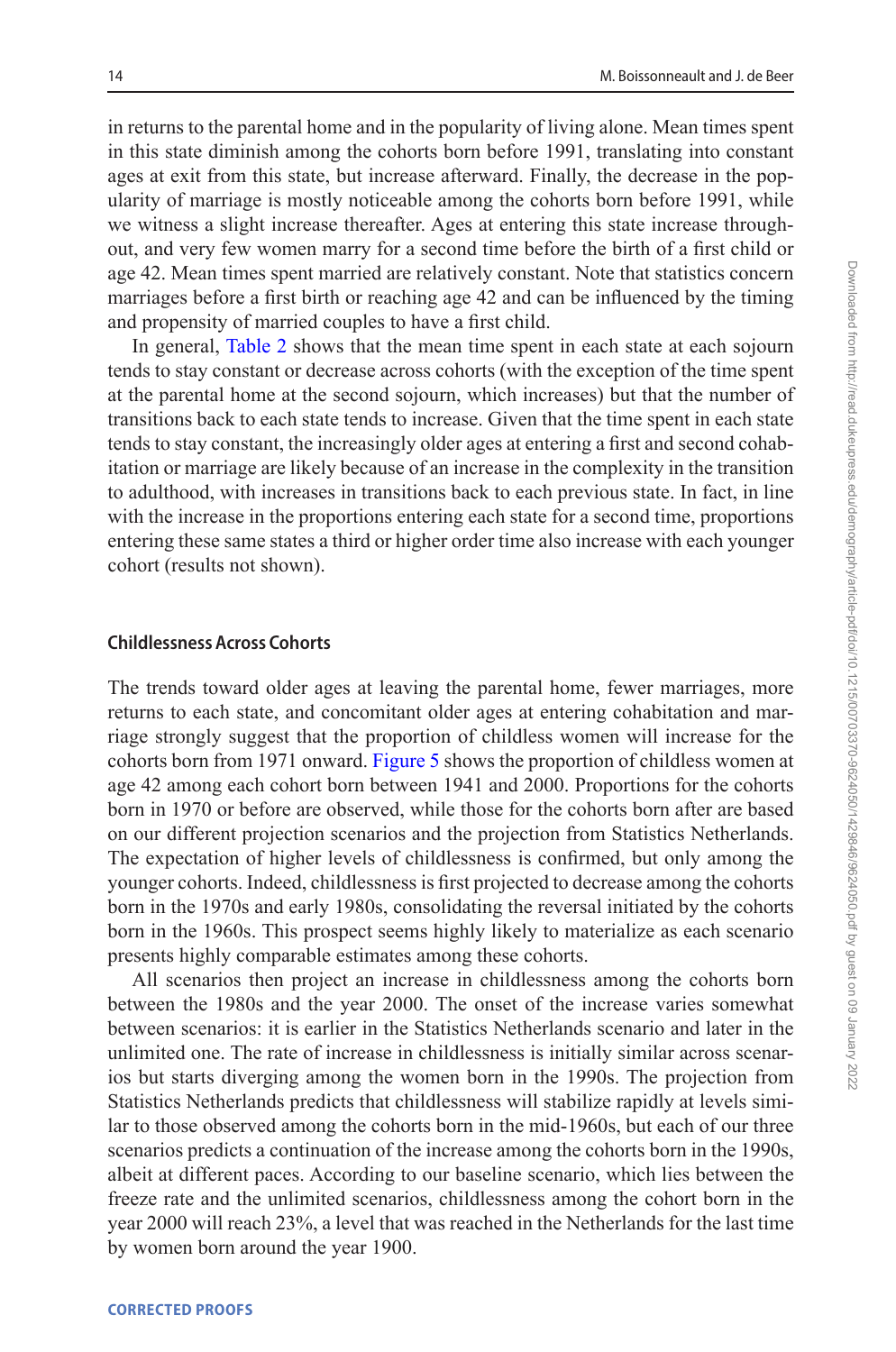

<span id="page-14-0"></span>**Fig. 5** Observed and projected levels of childlessness at age 42 among Dutch cohorts of women born between 1941 and 2000. The black line represents the observed levels and the colored lines represent the projected levels reflecting different scenarios and the projection by Statistics Netherlands. *Source:* Authors' projection and Statistics Netherlands (Stoeldraijer et al. [2017\)](#page-22-17).

## **Alternate Projections of Household- and Union-Formation Patterns and Impact on Intercohort Changes in Childlessness Levels**

The previous two sections suggest that the increase in ages at independent living, the increase in life course complexity, and the decrease in the popularity of marriage could be responsible for the projected increase in levels of childlessness. In this section, we describe how change in each transition in our model explains the projected trend. Effects in [Figure 6](#page-15-0) represent the difference between the levels projected in the baseline scenario and the levels projected in each alternate scenario, for each cohort. Each alternate scenario supposes that transition probabilities between two given states stay constant at the levels of the 1971 cohort throughout the whole projection period. Effects are to be interpreted as the effect of change in each transition on levels of childlessness. For example, the dotted line in panel d shows that the way that the transition between being married and first birth changes over time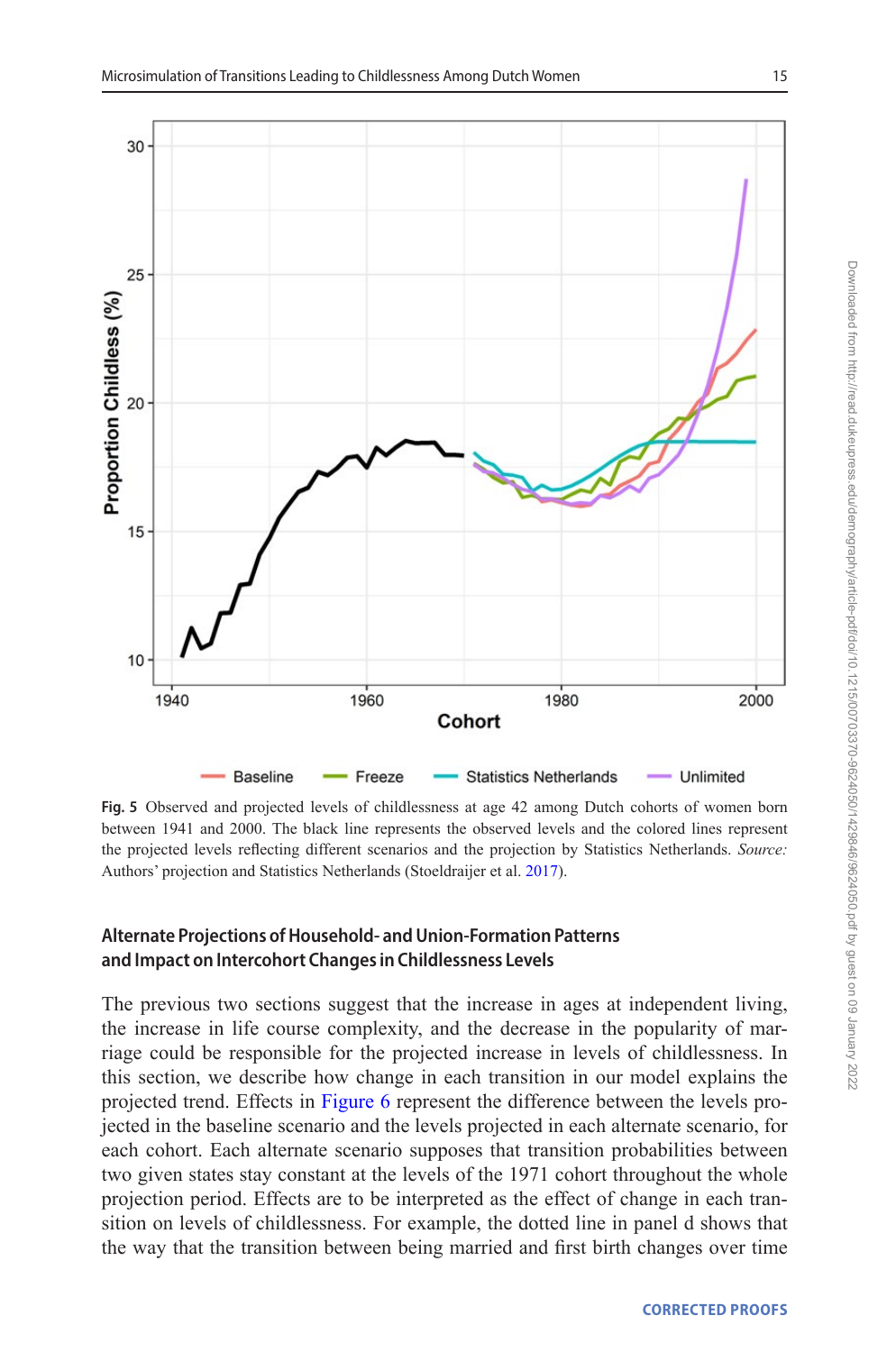

<span id="page-15-0"></span>From: - - Alone  $-$  Cohabiting · · Married - Alone to Married . . . Cohabiting to Married  $=$  - Alone to Cohabiting

**Fig. 6** Effect of change over time in each transition in the model on intercohort change in levels of childlessness. Each colored line corresponds to the effect of one specific transition in the model; different patterns among the lines represent different transitions in the model. The solid black lines reflect the sum of all effects depicted in each panel.

is responsible for a steady decrease in levels of childlessness, culminating at two percentage points among cohort 2000. To facilitate the interpretation of the results, transitions are grouped into the categories "Out of the parental home," "Reversed transitions," "Union formation," and "To first birth." The black lines represent the sum of the effects associated with the three transitions in each group.

Panel a of [Figure 6](#page-15-0) shows that changes in the way that younger cohorts leave the parental home first had a neutral effect on levels of childlessness, to then contribute to progressively larger increases among the cohorts born from the mid-1980s onward. This evolution occurs mostly because of changes in the transition from living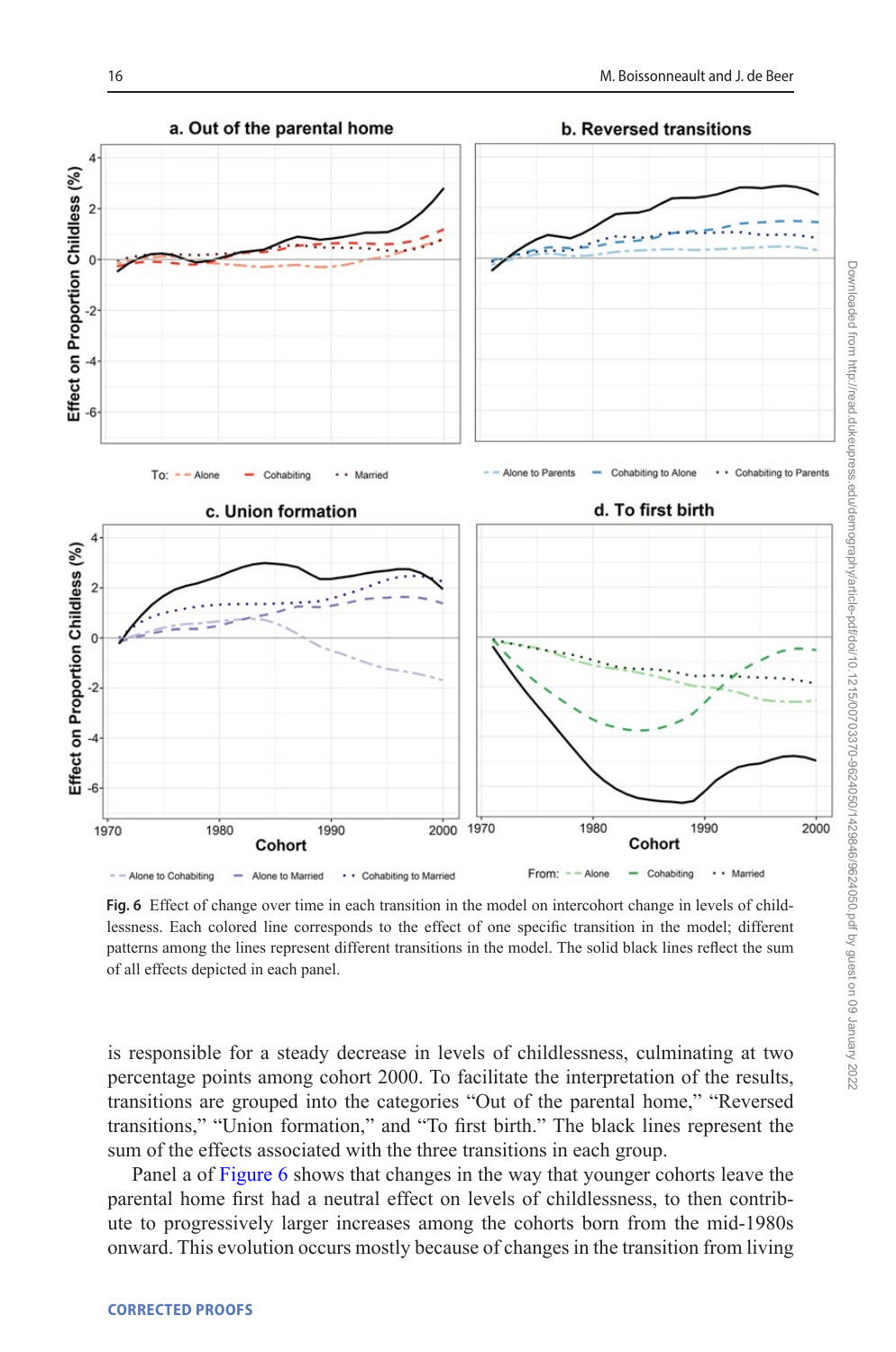at the parental home to cohabiting. Changes in transitions from cohabiting back to the parental home or to living alone (Reversed transitions, panel b) also contribute to higher levels of childlessness, while changes in transitions from living alone to living at the parental home have a mostly neutral impact. The lower propensity of younger cohorts to marry strongly contributes to increases in levels of childlessness, especially in the case of cohabiting couples (panel c). Change in the transition from living alone to cohabiting first contributes to an increase in levels of childlessness before contributing to a decrease.

Contributions to lower childlessness levels otherwise concentrate among the changes affecting the transitions to first birth. Change in the propensity of cohabiting women to give birth for the first time contributes to strong decreases in levels of childlessness among the cohorts born in the 1970s and 1980s, but to much weaker ones among those born in the 1990s. Changes in the propensity of single and married women to give birth for the first time contribute to increasingly lower levels of childlessness among each younger cohort.

## **Discussion**

In this study, we used microsimulation to project household- and union-formation histories of Dutch women born between 1971 and 2000 and the impact of changes therein on levels of childlessness. We relied on second demographic transition theory and related empirical evidence to elaborate two sets of hypotheses about the direction of change in household- and union-formation patterns (H1, H2) and two sets about how change in these patterns might lead to lower or higher levels of childlessness (H3, H4).

The first set of hypotheses predicted increasingly late and protracted patterns of transition to adulthood. According to our projection, the transition to adulthood indeed became later (H1a). It also became more protracted, except among the 1996– 2000 cohort, which experienced somewhat less protracted pathways because of a sharp increase in age at leaving the parental home. In parallel with these changes, time spent alone increased among each younger cohort except 1996–2000 (H1c). Meanwhile, the transition to adulthood became more complex because of more returns to the parental home and higher union instability (H2b), but again only among the cohorts born before 1996. Moreover, marriage became less popular among the cohorts born before 1986, but its popularity stabilized or increased among those born from that year onward (H2a). In sum, the pattern of transition to adulthood became later, but became more protracted and more complex only among the older cohorts.

According to Hypotheses 3a and 3b, the shift toward later, more protracted, and more complex patterns among the cohorts born in the 1970s and 1980s should have led to higher levels of childlessness; however, levels of childlessness decreased among these cohorts. This is not to say that later, more protracted, and more complex pathways contribute to lower levels of childlessness. On the contrary: according to our alternate projections, change in the transitions between living at the parental home and living in one's own household, and change in the transitions between union statuses, actually contributed to increases in levels of childlessness (panels a–c of [Figure 6](#page-15-0)), confirming Hypotheses 3a and 3b. However, this effect was smaller than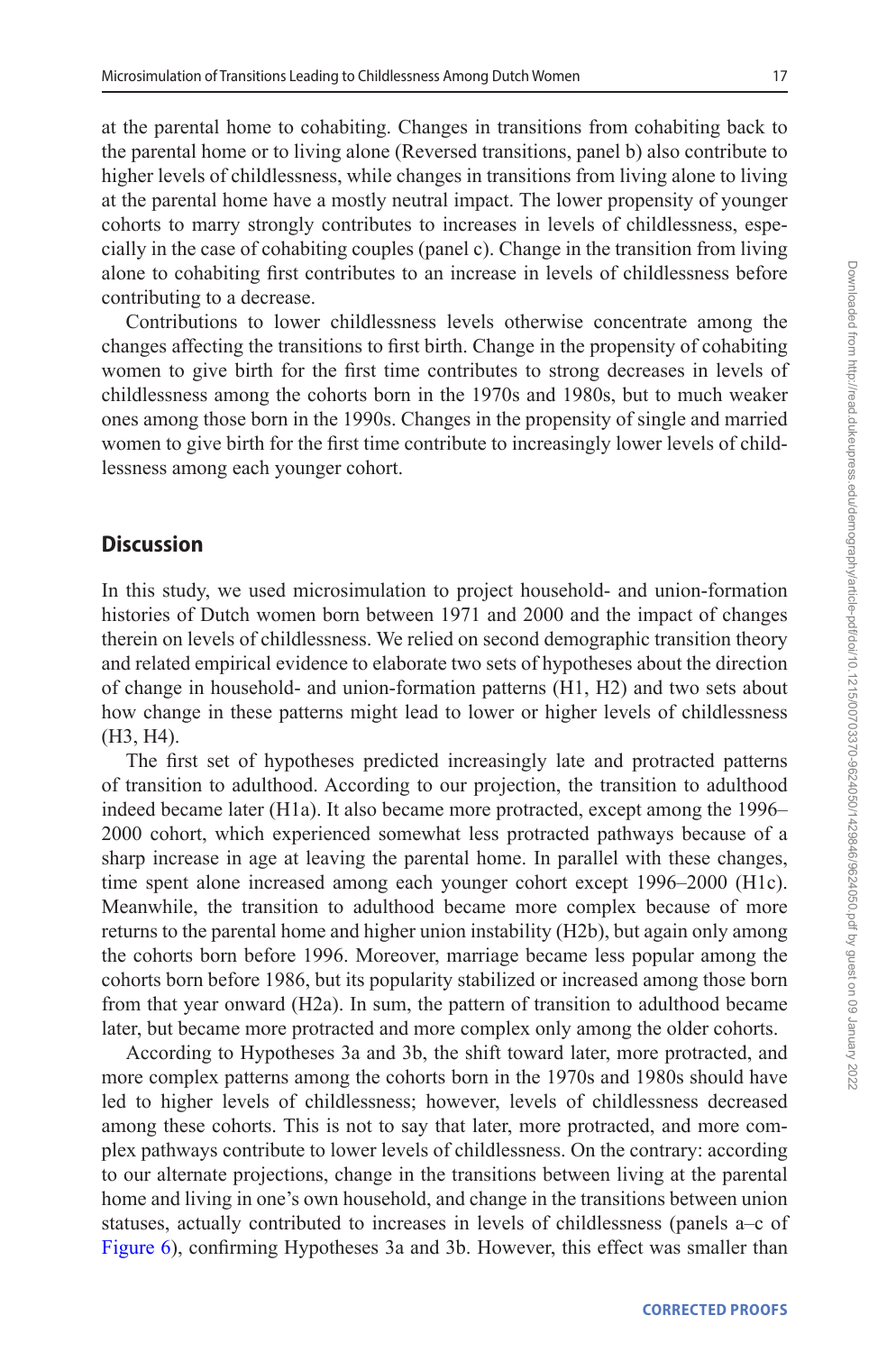that associated with other factors that acted in the opposite direction, leading to a net decrease in levels of childlessness.

By far the most important factor promoting lower levels of childlessness was the increase in the propensity of cohabiting women to give birth for the first time. The influence of this factor peaked among the cohorts born between 1980 and 1985 and then returned to its initial level among women born in the 1990s. In parallel with this change, levels of childlessness first decreased to reach a minimum among the 1983 cohort, and then increased to reach unprecedently high levels among the 2000 cohort. As Hypothesis 4 suggested, levels of childlessness thus seem to increasingly depend on transitions to first birth among cohabiting women. This may not come as a surprise. According to second demographic transition theory, as societies become increasingly secular and individualist, it is expected that the share of cohabiting couples will increase and that out-of-wedlock births will become increasingly accepted (Lesthaeghe [2014\)](#page-21-0). Accordingly, the share of births to cohabiting couples have increased in almost all Western countries during the last decades (Andersson et al. [2017;](#page-20-5) Kennedy and Bumpass [2008;](#page-21-15) Perelli-Harris et al. [2012\)](#page-22-10).

This does not explain, however, why transitions to first births among cohabiting couples initially contributed to strong decreases in levels of childlessness and then to no change in comparison to the 1971 cohort. As the transition to adulthood becomes increasingly late and complex, we can hypothesize that women who wish to have children are increasingly likely to make a swift transition to family formation once they have found the right partner. This could explain why transitions to first birth increasingly contributed to lower levels of childlessness among married women (panel d of [Figure](#page-15-0) [6\)](#page-15-0). The contribution of cohabiting women, on the other hand, could be more sensitive to change in the availability of a suitable partner (Iacovou and Tavares [2011;](#page-21-17) Liefbroer [2009\)](#page-21-18). Connected to this point is the changing meaning of cohabitation (Manting [1996](#page-21-12); Wright [2019](#page-23-13)). Births will increase among cohabiting couples if they see cohabitation as a long-term commitment (eventually including marriage), but not if couples see it as a test (Hiekel and Castro-Martín [2014](#page-21-14)). Alternatively, the changing influence of first births among cohabiting couples could be related to punctual events, such as economic recessions (Currie and Schwandt [2014](#page-20-12); Sobotka et al. [2011](#page-22-18)). The economic recession of 2008–2013 induced an important postponement of fertility in Europe (Goldstein et al. [2013;](#page-21-19) Matysiak et al. [2021](#page-21-20)). Some of the women who postponed family formation during that period subsequently may not have been able to have children, and this effect may have been enough to reverse the descending trend in levels of childlessness among the women born in the 1980s. It is less clear, however, why this should affect cohabiting women and not single and married women, who continued to become more likely to make transitions to first birth throughout the whole projection period.

The fact that levels of childlessness decreased as the transition to adulthood became later, more protracted, and more complex raises interesting questions. It is generally assumed that the second demographic transition brings about higher levels of childlessness. For example, Sobotka ([2008:](#page-22-7)188) claims that the rise in childlessness observed in Europe is "closely linked to the transition." As societies become more secular and self-realization becomes more valued, childlessness forms an increasingly accepted option (Lesthaeghe [2014\)](#page-21-0). However, as our results show, the fact that childlessness is more accepted does not necessarily mean that its levels will increase. Rather, secularization and individualization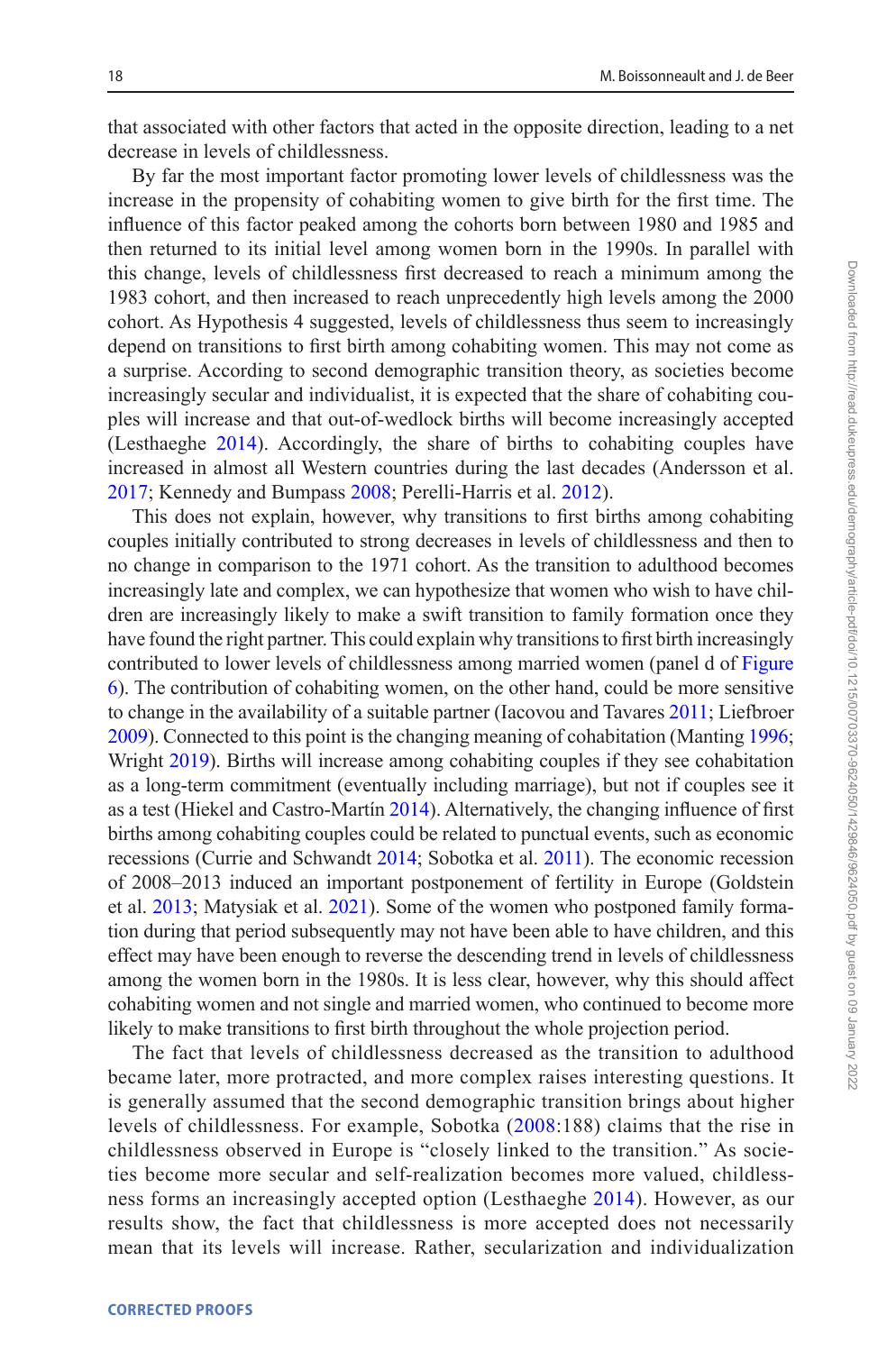lead to more freedom of choice, including the choice to have children no matter whether one is married or not.

Our simulation points to two unexpected developments among the cohorts born in the late 1980s and 1990s: the halt in the increase in pathway complexity and the contraction of the gap between ages at leaving the parental home and first union formation, leading to less protracted pathways. Pathways became less complex as marriage became more popular and fewer returns to the parental home occurred. Proportions married have stabilized or even started to increase in Sweden since the early 2000s (Ohlsson-Wijk et al. [2020\)](#page-22-19). Also in Sweden, van Winkle ([2020\)](#page-23-14) identified some "re-standardization" in the transition to adulthood among young cohorts of women. These were linked with the fact that educational attainment is becoming more homogeneous among younger cohorts. Our results and the ongoing trend in Sweden add to the literature that casts doubt about second demographic transition as a destiny (Zaidi and Morgan [2017](#page-23-8); Zimmermann and Konietzka [2018\)](#page-23-15).

Meanwhile, pathways became less protracted as age at leaving the parental home strongly increased among the cohorts born in the 1990s. Age at leaving the parental home has been increasing in the United States for a few decades now (South and Lei [2015\)](#page-22-9). Such trends have been linked with the growing economic constraints faced by young people when establishing themselves in their own household (Warner and Houle [2018\)](#page-23-16). In the Netherlands, the increase in age at leaving the parental home among the cohorts born after 1995 could be because of changes to the student loan system made by the Dutch government in 2014, which forced many young people to continue to live at their parental home during their studies (Statistics Netherlands [2019\)](#page-22-20). Meanwhile, though we expected returns to the parental home to increase as unions become less stable among younger cohorts, they actually decreased among the cohorts born in the 1990s. Returns to the parental home also often occur among single people upon completing their studies (Stone et al. [2014\)](#page-23-9). Thus, if students remain at their parental home while studying, returns to it will necessarily decrease. In sum, despite the growing importance of fertility decisions made among couples for levels of childlessness, earlier life course events seem to continue to play an important role (Hart [2019](#page-21-21); Jalovaara and Fasang [2017](#page-21-2); Keizer et al. [2008](#page-21-3)). This observation overlaps with those of Esteve et al. ([2020:](#page-21-11)1), who argue that exits from the parental home and union-formation histories should be studied as "social determinants of low fertility."

As transitions to first birth ceased to increase among cohabiting women born in the 1990s, one of the main factors contributing to lower levels of childlessness is transitions to first birth among single women. These have been increasing for a few decades already in the Netherlands and have been linked to the increases in the population of Antillean origin, among which rates of unpartnered childbearing are relatively high (Centraal Bureau voor de Statistiek (CBS) 2018). Much of the research on trends in numbers of births according to union status comes from the United States, where births to single mothers have been shown to occur much more often among the less educated (Gibson-Davis and Rackin [2014\)](#page-21-22). However, it is less clear whether such a strong gradient exists in Europe.

There are some policy implications linked to our results. The higher levels of childlessness projected among women born in the 1990s mean that more women will grow old without the care and support traditionally offered by children. This can have implications for health care and social benefits spending (Keefe et al. [2012](#page-21-23)).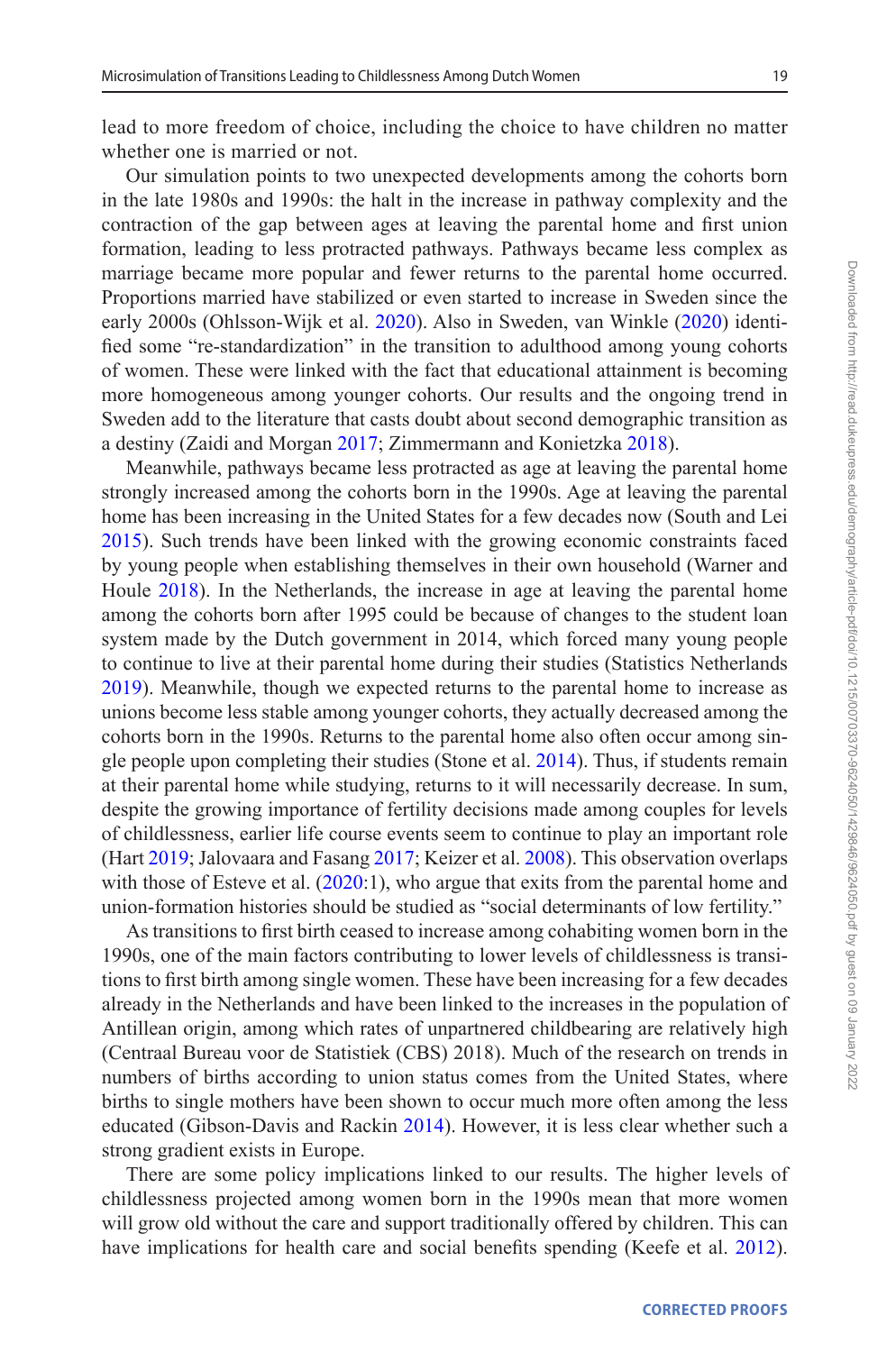Two of the factors that contribute to the projected increase are later transitions out of the parental home and a decrease in cohabiting and married unions. An important hurdle that younger people face in establishing themselves in their own household is the cost associated with buying a house (Mulder and Billari [2010\)](#page-21-24). Policies that promote financial independence among young adults and facilitate buying a first home could thus help limit the increase in levels of childlessness (Arundel and Lennartz [2017](#page-20-13)).

#### **Limitations**

This study has some limitations. The data set used only allowed us to assess the effect of change in household- and union-formation histories on childlessness and did not allow the examination of the impact of other factors, such as change in professional pathways. In the Netherlands, as well as in other countries, the share of young people with temporary contracts and less well-paid jobs has increased in recent years (de Lange et al. [2014\)](#page-20-14). Lower job stability has been shown to have a negative effect on the decision to start a family (Vignoli et al. [2013](#page-23-17)). Though our model probably captured part of these trends through changes in household transitions, explicitly modeling this component could provide new and interesting insights.

Another limitation is the use of aggregate data for estimating the parameters used in the microsimulation. Individual-level register data offer more possibilities for estimating such parameters, but their access is strictly regulated. Aggregate register data have the advantage of being more freely available, but do not allow one to consider duration in time-dependent models. While not including duration does not affect macro-level outcomes, including it would allow more realistic modeling of individual outcomes, which in turn would allow us to unravel new insights into how individual pathways are linked to childlessness (Ritschard and Studer [2018](#page-22-21)).

It is also worth discussing the fact that we did not include men in our analyses despite their important role in fertility decisions. This choice is partly explained by practical reasons. First, fertility is more difficult to measure among men than among women, especially in the case in which fertility is inferred from household transitions, such as here. Second, the data only allowed us to follow people during a maximum period of 22 years, which represents only a small proportion of a man's reproductive life span. This decision is further explained by the fact that including men would have added little value to the analyses while making them considerably more complicated. According to Keizer et al. ([2008\)](#page-21-3), men and women differ in their pathways to childlessness with respect to their professional careers, but less so with respect to their household careers. Furthermore, the effect of household transitions among men is in part implicitly accounted for in our model because household transitions and the decision to have a child usually involve couples. In contrast, models of joint fertility decisions are quite complex, and considering them fell beyond the scope of this article (Stein et al. [2014](#page-22-22)).

Finally, this study had the typical limitations of population projections. To this end, we used a method that has been shown to perform as well as or better than others, without being overly complicated (Bohk-Ewald et al. [2018](#page-20-4)). As such, our baseline scenario supposed a five-year continuation of the trend observed over the last five years of observation, followed by constant probabilities. Another plausible scenario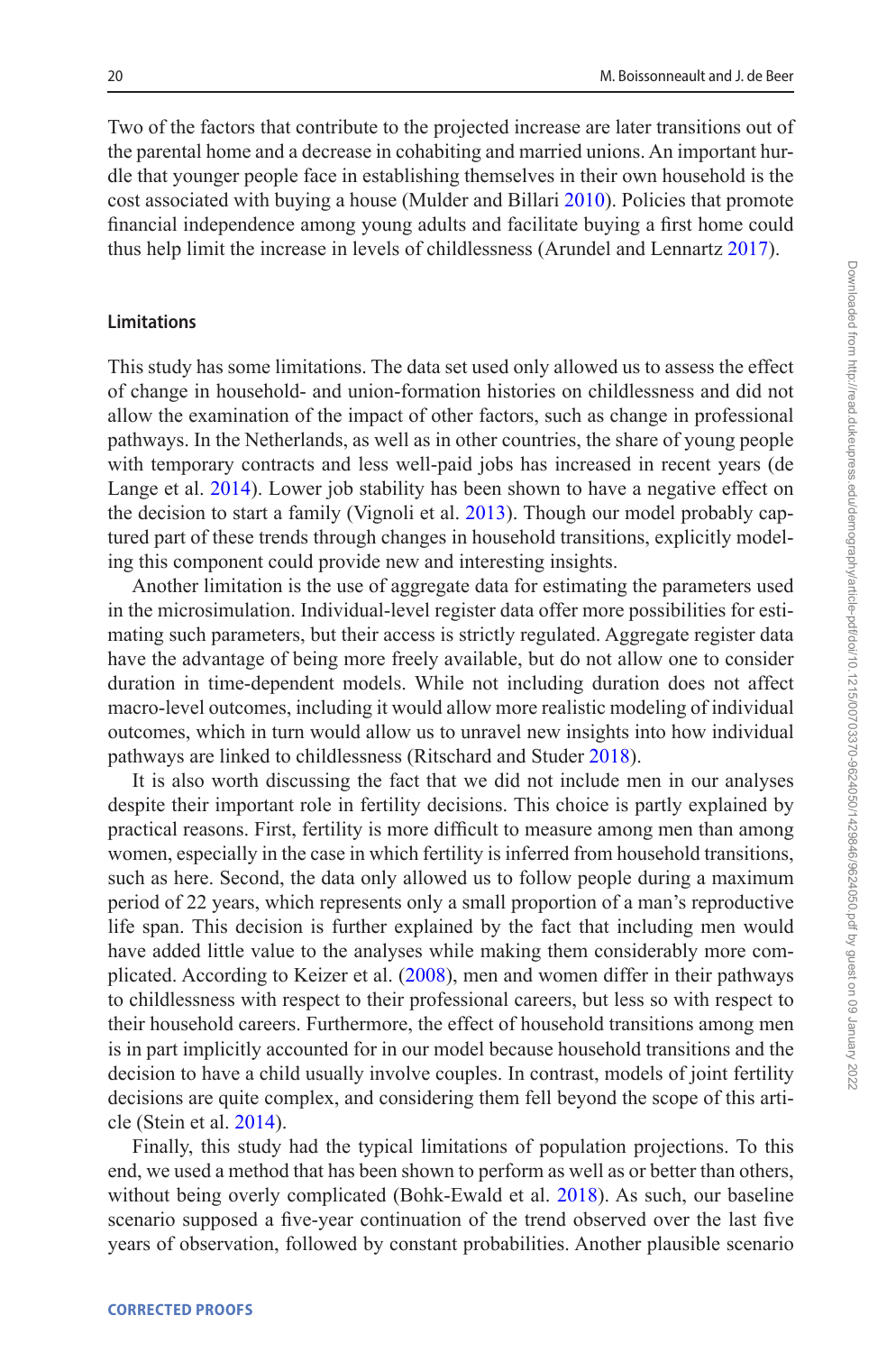could assume a reversal of the trends recently observed, which could lead to a stabilization or new decreases in levels of childlessness among the cohorts born in the late 1990s. Such a situation would mainly depend on the behavior of these women in their 30s, who will have to compensate for the fact that they are leaving the parental home at comparatively much older ages than their older counterparts did. ■

**Acknowledgments** This work was funded by the Netherlands Academy of Arts and Sciences (KNAW) under the project "The Life Course of the Young in the 21st Century: Risks for Increasing Inequality?" The authors would like to thank Coen van Duin for providing the data and assisting in preparing them and Aart C. Liefbroer for comments on an early version of the manuscript.

## **References**

- <span id="page-20-6"></span>Aassve, A., Cottini, E., & Vitali, A. (2013). Youth prospects in a time of economic recession. *Demographic Research, 29,* 949–962.<https://doi.org/10.4054/DemRes.2013.29.36>
- <span id="page-20-5"></span>Andersson, G., Thomson, E., & Duntava, A. (2017). Life-table representations of family dynamics in the 21st century. *Demographic Research, 37,* 1081–1230.<https://doi.org/10.4054/DemRes.2017.37.35>
- <span id="page-20-13"></span>Arundel, R., & Lennartz, C. (2017). Returning to the parental home: Boomerang moves of younger adults and the welfare regime context. *Journal of European Social Policy, 27,* 276–294.
- <span id="page-20-9"></span>Baizán, P., Aassve, A., & Billari, F. C. (2003). Cohabitation, marriage, and first birth: The interrelationship of family formation events in Spain. *European Journal of Population, 19,* 147–169.
- <span id="page-20-10"></span>Bates, D. M., & Watts, D. G. (1987). *Nonlinear regression analysis and its applications*. New York, NY: John Wiley & Sons. Retrieved from [https://www.wiley.com/en-us/Nonlinear](https://www.wiley.com/en-us/Nonlinear+Regression+Analysis+and+Its+Applications-p-9780470139004)+Regression+Analysis +and+Its+[Applications-p-9780470139004](https://www.wiley.com/en-us/Nonlinear+Regression+Analysis+and+Its+Applications-p-9780470139004)
- <span id="page-20-8"></span>Bélanger, A., Morency, J.-D., & Spielauer, M. (2010). A microsimulation model to study the interaction between fertility and union formation and dissolution: An application to Canada and Quebec. *Canadian Studies in Population, 37,* 339–373.
- <span id="page-20-2"></span>Billari, F. C., & Liefbroer, A. C. (2010). Towards a new pattern of transition to adulthood? *Advances in Life Course Research, 15,* 59–75.
- <span id="page-20-4"></span>Bohk-Ewald, C., Li, P., & Myrskylä, M. (2018). Forecast accuracy hardly improves with method complexity when completing cohort fertility. *Proceedings of the National Academy of Sciences, 115,* 9187–9192.
- <span id="page-20-0"></span>Bures, R. M., Koropeckyj-Cox, T., & Loree, M. (2009). Childlessness, parenthood, and depressive symptoms among middle-aged and older adults. *Journal of Family Issues, 30,* 670–687.
- Centraal Bureau voor de Statistiek (CBS). (2018, December 24). *Bijna 1 op de 10 baby's wordt geboren in eenoudergezin* [Nearly 1 in 10 babies is born in a single-parent family]. Centraal Bureau voor de Statistiek. Retrieved from [https://www.cbs.nl/nl-nl/nieuws/2018/52/bijna-1-op-de-10-baby-s-wordt](https://www.cbs.nl/nl-nl/nieuws/2018/52/bijna-1-op-de-10-baby-s-wordt-geboren-in-eenoudergezin) [-geboren-in-eenoudergezin](https://www.cbs.nl/nl-nl/nieuws/2018/52/bijna-1-op-de-10-baby-s-wordt-geboren-in-eenoudergezin)
- <span id="page-20-11"></span>Cleveland, W. S., & Devlin, S. J. (1988). Locally weighted regression: An approach to regression analysis by local fitting. *Journal of the American Statistical Association, 83,* 596–610.
- <span id="page-20-12"></span>Currie, J., & Schwandt, H. (2014). Short- and long-term effects of unemployment on fertility. *Proceedings of the National Academy of Sciences, 111,* 14734–14739.
- <span id="page-20-14"></span>de Lange, M., Gesthuizen, M., & Wolbers, M. H. J. (2014). Youth labour market integration across Europe. *European Societies, 16,* 194–212.
- <span id="page-20-1"></span>Dykstra, P. A., & Hagestad, G. O. (2007). Childlessness and parenthood in two centuries: Different roads—Different maps? *Journal of Family Issues, 28,* 1518–1532.
- <span id="page-20-3"></span>Elder, G. H., Johnson, M. K., & Crosnoe, R. (2003). The emergence and development of life course theory. In J. T. Mortimer & M. J. Shanahan (Eds.), *Handbooks of sociology and social research. Handbook of the life course* (pp. 3–19). Boston, MA: Springer. [https://doi.org/10.1007/978-0-306-48247-2\\_1](https://doi.org/10.1007/978-0-306-48247-2_1)
- <span id="page-20-7"></span>Elzinga, C. H., & Liefbroer, A. C. (2007). De-standardization of family-life trajectories of young adults: A cross-national comparison using sequence analysis. *European Journal of Population, 23,* 225–250.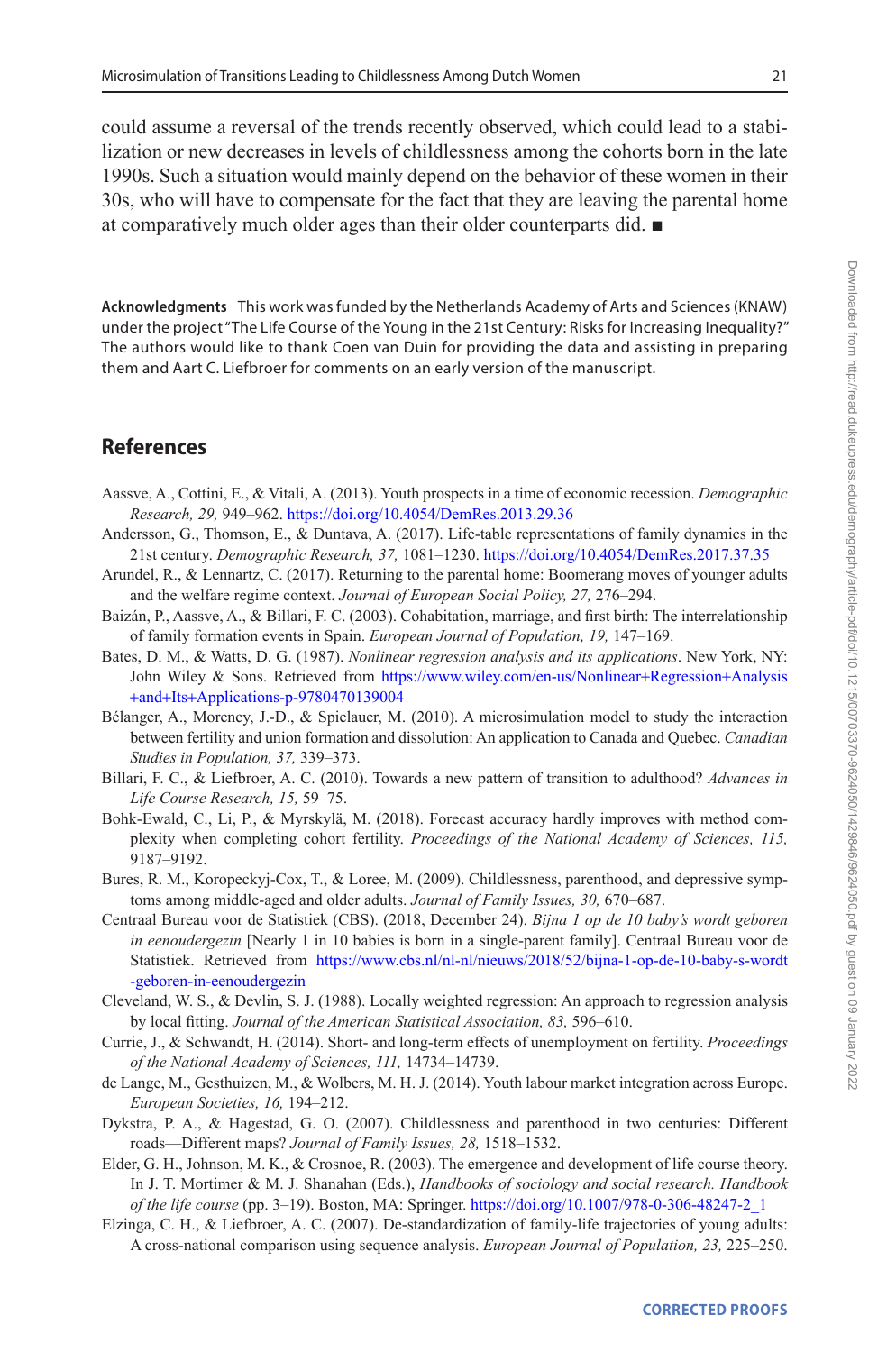- <span id="page-21-11"></span>Esteve, A., Boertien, D., Mogi, R., & Lozano, M. (2020). Moving out the parental home and partnership formation as social determinants of low fertility. *Vienna Yearbook of Population Research, 18,* 33–37.
- <span id="page-21-10"></span>Fokkema, T., de Valk, H., de Beer, J., & van Duin, C. (2008). The Netherlands: Childbearing within the context of a "Poldermodel" society. *Demographic Research, 19,* 743–794. [https://doi.org/10.4054/](https://doi.org/10.4054/DemRes.2008.19.21) [DemRes.2008.19.21](https://doi.org/10.4054/DemRes.2008.19.21)
- <span id="page-21-22"></span>Gibson-Davis, C., & Rackin, H. (2014). Marriage or carriage? Trends in union context and birth type by education. *Journal of Marriage and Family, 76,* 506–519.
- <span id="page-21-19"></span>Goldstein, J. R., Kreyenfeld, M., Jasilioniene, A., & Örsal, D. K. (2013). Fertility reactions to the "Great Recession" in Europe: Recent evidence from order-specific data. *Demographic Research, 29,* 85–104. <https://doi.org/10.4054/DemRes.2013.29.4>
- <span id="page-21-5"></span>Gubernskaya, Z. (2010). Changing attitudes toward marriage and children in six countries. *Sociological Perspectives, 53,* 179–200.
- <span id="page-21-21"></span>Hart, R. K. (2019). Union histories of dissolution: What can they say about childlessness? *European Journal of Population, 35,* 101–131.
- <span id="page-21-14"></span>Hiekel, N., & Castro-Martín, T. (2014). Grasping the diversity of cohabitation: Fertility intentions among cohabiters across Europe. *Journal of Marriage and Family, 76,* 489–505.
- <span id="page-21-16"></span>Hiekel, N., Liefbroer, A. C., & Poortman, A.-R. (2014). Understanding diversity in the meaning of cohabitation across Europe. *European Journal of Population, 30,* 391–410.
- <span id="page-21-17"></span>Iacovou, M., & Tavares, L. P. (2011). Yearning, learning, and conceding: Reasons men and women change their childbearing intentions. *Population and Development Review, 37,* 89–123.
- <span id="page-21-2"></span>Jalovaara, M., & Fasang, A. E. (2017). From never partnered to serial cohabitors: Union trajectories to childlessness. *Demographic Research, 36,* 1703–1720.<https://doi.org/10.4054/DemRes.2017.36.55>
- <span id="page-21-6"></span>Kasearu, K., & Kutsar, D. (2011). Patterns behind unmarried cohabitation trends in Europe. *European Societies, 13,* 307–325.
- <span id="page-21-23"></span>Keefe, J. A., Légaré, J., Charbonneau, P., & Décarie, Y. (2012). Intergenerational support to older Canadians by their adult children: Implications for the future. In G. De Santis (Ed.), *International studies in population: Vol. 100. The family, the market or the state? Intergenerational support under pressure in ageing societies* (pp. 141–158). Dordrecht, the Netherlands: Springer. [https://doi.org/10.1007/978](https://doi.org/10.1007/978-94-007-4339-7_7) [-94-007-4339-7\\_7](https://doi.org/10.1007/978-94-007-4339-7_7)
- <span id="page-21-3"></span>Keizer, R., Dykstra, P. A., & Janssen, M. D. (2008). Pathways into childlessness: Evidence of gendered life course dynamics. *Journal of Biosocial Science, 40,* 863–878.
- <span id="page-21-15"></span>Kennedy, S., & Bumpass, L. (2008). Cohabitation and children's living arrangements: New estimates from the United States. *Demographic Research, 19,* 1663–1692. [https://doi.org/10.4054/DemRes.2008.19](https://doi.org/10.4054/DemRes.2008.19.47) [.47](https://doi.org/10.4054/DemRes.2008.19.47)
- <span id="page-21-9"></span>Kirk, D. (1996). Demographic transition theory. *Population Studies, 50,* 361–387.
- <span id="page-21-0"></span>Lesthaeghe, R. (2014). The second demographic transition: A concise overview of its development. *Proceedings of the National Academy of Sciences, 111,* 18112–18115.
- <span id="page-21-1"></span>Lesthaeghe, R., & Van de Kaa, D. J. (1986). Twee demografische transities [Two demographic transitions]. In R. Lesthaeghe & D. J. Van de Kaa (Eds.), *Mens en maatschappij: Jrg. 61*. *Bevolking: Groei en krimp* [Man and society: Vol. 61. Population: Growth and shrinkage] (pp. 9–24). Deventer, the Netherlands: Van Loghum Slaterus.
- <span id="page-21-18"></span>Liefbroer, A. C. (2009). Changes in family size intentions across young adulthood: A life-course perspective. *European Journal of Population, 25,* 363–386.
- <span id="page-21-13"></span>Liefbroer, A. C., & Dourleijn, E. (2006). Unmarried cohabitation and union stability: Testing the role of diffusion using data from 16 European countries. *Demography, 43,* 203–221.
- <span id="page-21-7"></span>Manning, W. D. (2020). Young adulthood relationships in an era of uncertainty: A case for cohabitation. *Demography, 57,* 799–819.
- <span id="page-21-12"></span>Manting, D. (1996). The changing meaning of cohabitation and marriage. *European Sociological Review, 12,* 53–65.
- <span id="page-21-20"></span>Matysiak, A., Sobotka, T., & Vignoli, D. (2021). The Great Recession and fertility in Europe: A subnational analysis. *European Journal of Population*, 37, 29–64.
- <span id="page-21-24"></span>Mulder, C. H., & Billari, F. C. (2010). Homeownership regimes and low fertility. *Housing Studies, 25,* 527–541.
- <span id="page-21-4"></span>Mynarska, M., Matysiak, A., Rybińska, A., Tocchioni, V., & Vignoli, D. (2015). Diverse paths into childlessness over the life course. *Advances in Life Course Research, 25,* 35–48.
- <span id="page-21-8"></span>Myrskylä, M., Goldstein, J. R., & Cheng, Y. A. (2013). New cohort fertility forecasts for the developed world: Rises, falls, and reversals. *Population and Development Review, 39,* 31–56.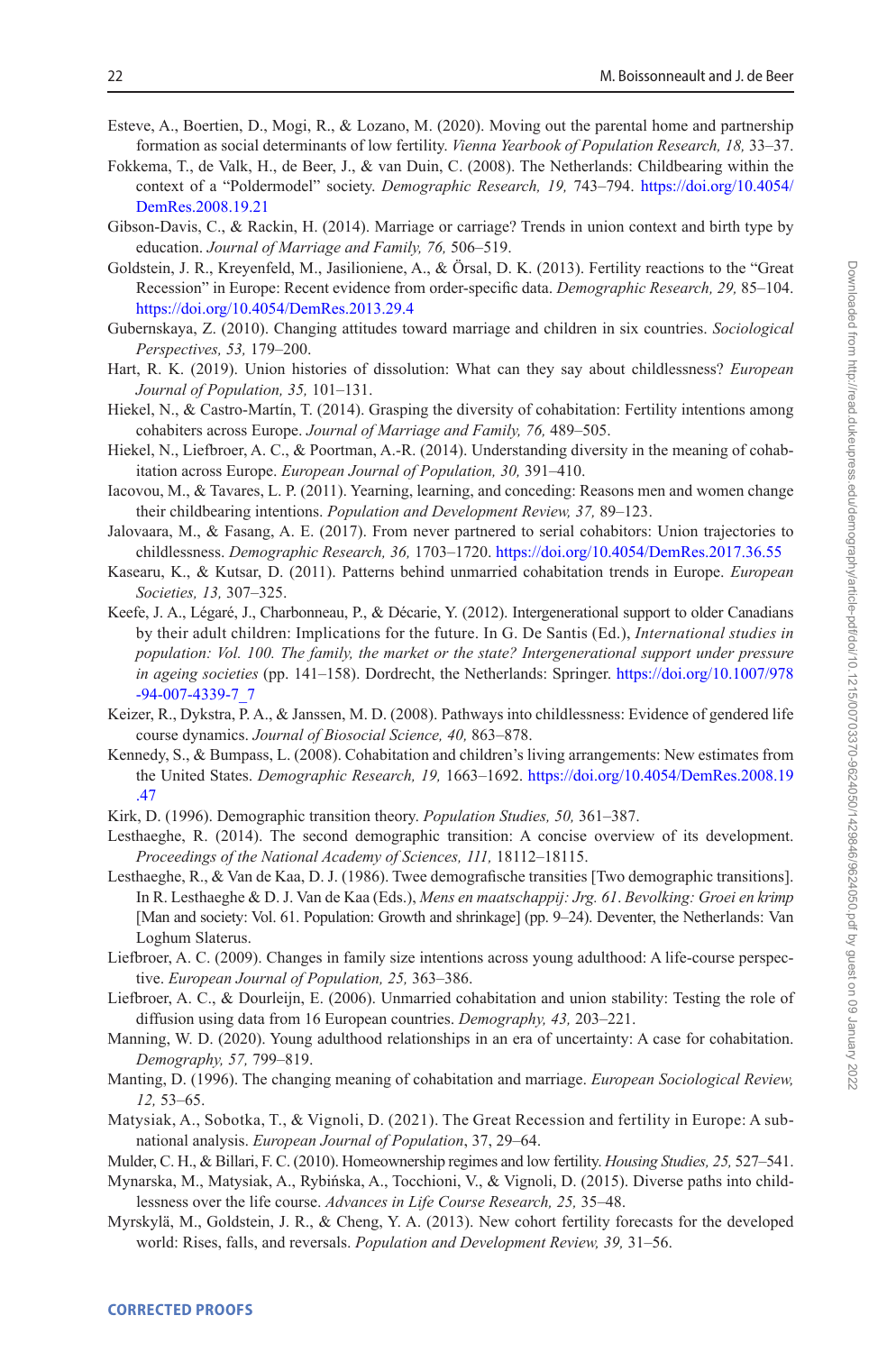- <span id="page-22-19"></span>Ohlsson-Wijk, S., Turunen, J., & Andersson, G. (2020). Family forerunners? An overview of family demographic change in Sweden. In D. N. Farris & A. J. J. Bourque (Eds.), *International handbook on the demography of marriage and the family* (pp. 65–77). Cham, Switzerland: Springer Nature.
- <span id="page-22-5"></span>Pagnini, D. L., & Rindfuss, R. R. (1993). The divorce of marriage and childbearing: Changing attitudes and behavior in the United States. *Population and Development Review, 19,* 331–347.
- <span id="page-22-10"></span>Perelli-Harris, B., Kreyenfeld, M., Sigle-Rushton, W., Keizer, R., Lappegård, T., Jasilioniene, A., . . . Di Giulio, P. (2012). Changes in union status during the transition to parenthood in eleven European countries, 1970s to early 2000s. *Population Studies, 66,* 167–182.
- <span id="page-22-14"></span>Peristera, P., & Kostaki, A. (2007). Modeling fertility in modern populations. *Demographic Research, 16,* 141–194.<https://doi.org/10.4054/DemRes.2007.16.6>
- <span id="page-22-12"></span>Prins, K. (2016). *Population register data, basis for the Netherlands' population statistics* (Population Trends Report, No. 2016-01). The Hague: Statistics Netherlands. Retrieved from [https://www.cbs.nl](https://www.cbs.nl/en-gb/background/2016/01/population-register-data-basis-for-the-netherlands-population-statistics) [/en-gb/background/2016/01/population-register-data-basis-for-the-netherlands-population-statistics](https://www.cbs.nl/en-gb/background/2016/01/population-register-data-basis-for-the-netherlands-population-statistics)
- <span id="page-22-16"></span>R Core Team. (2013). *R: A language and environment for statistical computing* [Software]. Vienna, Austria: R Foundation for Statistical Computing. Available from<http://www.R-project.org/>
- <span id="page-22-3"></span>Raab, M., & Struffolino, E. (2020). The heterogeneity of partnership trajectories to childlessness in Germany. *European Journal of Population, 36,* 53–70.
- <span id="page-22-21"></span>Ritschard, G., & Studer, M. (Eds.). (2018). *Sequence analysis and related approaches: Innovative methods and applications*. Cham, Switzerland: Springer Nature. Retrieved from [https://library.oapen.org](https://library.oapen.org/handle/20.500.12657/23137) [/handle/20.500.12657/23137](https://library.oapen.org/handle/20.500.12657/23137)
- <span id="page-22-15"></span>Rogers, A. (1986). Parameterized multistate population dynamics and projections. *Journal of the American Statistical Association, 81,* 48–61.
- <span id="page-22-4"></span>Saarela, J., & Skirbekk, V. (2020). Childlessness and union histories: Evidence from Finnish population register data. *Journal of Biosocial Science, 52,* 78–96.
- <span id="page-22-1"></span>Sánchez-Barricarte, J. J. (2018). Measuring and explaining the marriage boom in the developed world. *History of the Family, 23,* 90–108.
- <span id="page-22-2"></span>Schellekens, J. (2017). The marriage boom and marriage bust in the United States: An age–period–cohort analysis. *Population Studies, 71,* 65–82.
- <span id="page-22-8"></span>Sironi, M., & Furstenberg, F. F. (2012). Trends in the economic independence of young adults in the United States: 1973–2007. *Population and Development Review, 38,* 609–630.
- <span id="page-22-7"></span>Sobotka, T. (2008). Overview chapter 6: The diverse faces of the second demographic transition in Europe. *Demographic Research, 19,* 171–224.<https://doi.org/10.4054/DemRes.2008.19.8>
- <span id="page-22-0"></span>Sobotka, T. (2017). Childlessness in Europe: Reconstructing long-term trends among women born in 1900–1972. In M. Kreyenfeld & D. Konietzka (Eds.), *Childlessness in Europe: Contexts, causes, and consequences* (pp. 17–53). Cham, Switzerland: Springer Nature. [https://doi.org/10.1007/978-3-319](https://doi.org/10.1007/978-3-319-44667-7) [-44667-7](https://doi.org/10.1007/978-3-319-44667-7)
- <span id="page-22-18"></span>Sobotka, T., Skirbekk, V., & Philipov, D. (2011). Economic recession and fertility in the developed world. *Population and Development Review, 37,* 267–306.
- <span id="page-22-11"></span>Sobotka, T., & Toulemon, L. (2008). Overview chapter 4: Changing family and partnership behaviour: Common trends and persistent diversity across Europe. *Demographic Research, 19,* 85–138. [https://](https://doi.org/10.4054/DemRes.2008.19.6) [doi.org/10.4054/DemRes.2008.19.6](https://doi.org/10.4054/DemRes.2008.19.6)
- <span id="page-22-9"></span>South, S. J., & Lei, L. (2015). Failures-to-launch and boomerang kids: Contemporary determinants of leaving and returning to the parental home. *Social Forces, 94,* 863–890.
- <span id="page-22-20"></span>Statistics Netherlands. (2019, February 25). *Both studying and working young people leave home later.* Centraal Bureau voor de Statistiek. Retrieved from [https://www.cbs.nl/en-gb/news/2019/06/both](https://www.cbs.nl/en-gb/news/2019/06/both-studying-and-working-young-people-leave-home-later) [-studying-and-working-young-people-leave-home-later](https://www.cbs.nl/en-gb/news/2019/06/both-studying-and-working-young-people-leave-home-later)
- <span id="page-22-13"></span>Statistics Netherlands. (2020a). *Geboorte; kerncijfers vruchtbaarheid, leeftijd moeder, regio* [Birth: Key figures fertility, mother's age, region] (Table). Retrieved from [https://www.cbs.nl/nl-nl/cijfers/detail](https://www.cbs.nl/nl-nl/cijfers/detail/37201) [/37201](https://www.cbs.nl/nl-nl/cijfers/detail/37201)
- <span id="page-22-6"></span>Statistics Netherlands. (2020b). *StatLine—Huwen en partnerschapsregistraties; kerncijfers* [Stat-Line—Marriage and partnership registrations: Key figures] (Table). Retrieved from [https://opendata](https://opendata.cbs.nl/statline/#/CBS/nl/dataset/37772ned/table?fromstatweb) [.cbs.nl/statline/#/CBS/nl/dataset/37772ned/table?fromstatweb](https://opendata.cbs.nl/statline/#/CBS/nl/dataset/37772ned/table?fromstatweb)
- <span id="page-22-22"></span>Stein, P., Willen, S., & Pavetic, M. (2014). Couples' fertility decision-making. *Demographic Research, 30,* 1697–1732.<https://doi.org/10.4054/DemRes.2014.30.63>
- <span id="page-22-17"></span>Stoeldraijer, L., van Duin, C., & Huisman, C. (2017). *Bevolkingsprognose 2017–2060: Veronderstellingen voor kindertal, levensduur en internationale migratie* [Population forecast 2017–2060: Assumptions